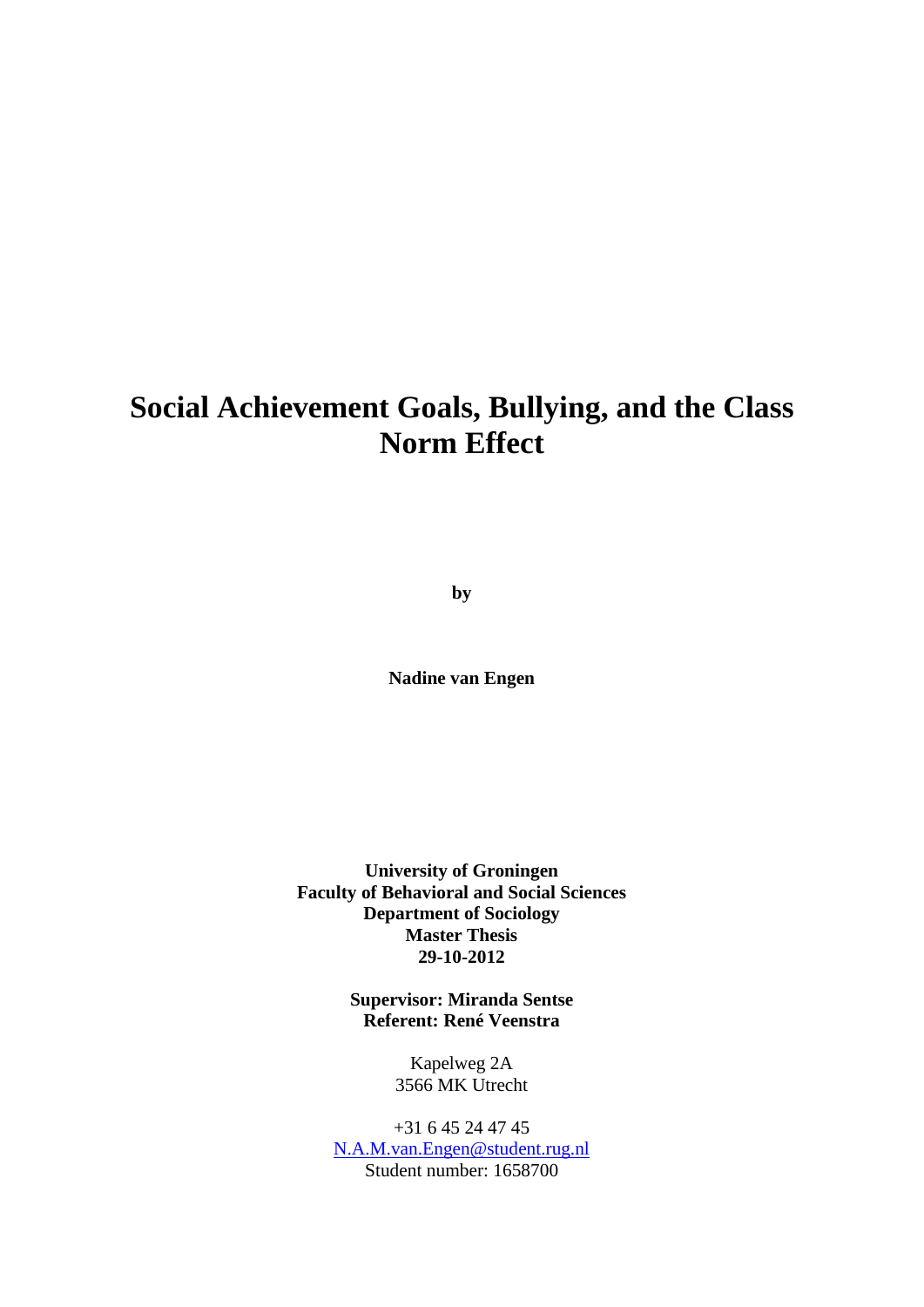## **1. PREFACE**

Proudly I present to you my thesis "Social Achievement Goals, Bullying, and the Class Norm Effect".

There are a number of people that I would like to thank here in particular. First of all René Veenstra. Thank you for inviting me to do my internship at the KiVa research group. René, Gijs, Miranda, Rozemarijn, Beau, and Femke, I can not imagine KiVa Netherlands not becoming a success.

Special thanks also goes to Miranda Sentse. After all those horror stories I heard from friends about their supervisor not responding (or after five weeks of waiting and two reminding emails), I could not have wished for a better supervisor. Your advises, suggestions, and recommendations, and the straight-forward, practical way in which you gave them, definitely improved my work.

And last but not least, my father, Ton van Engen, who has always been so supportive of me during my studies, and warmly welcomed me at 'Het Fort', where I spend many hours studying.

Dear reader, I hope you read this thesis with as much pleasure as with which I have written it!

Nadine van Engen

October 2012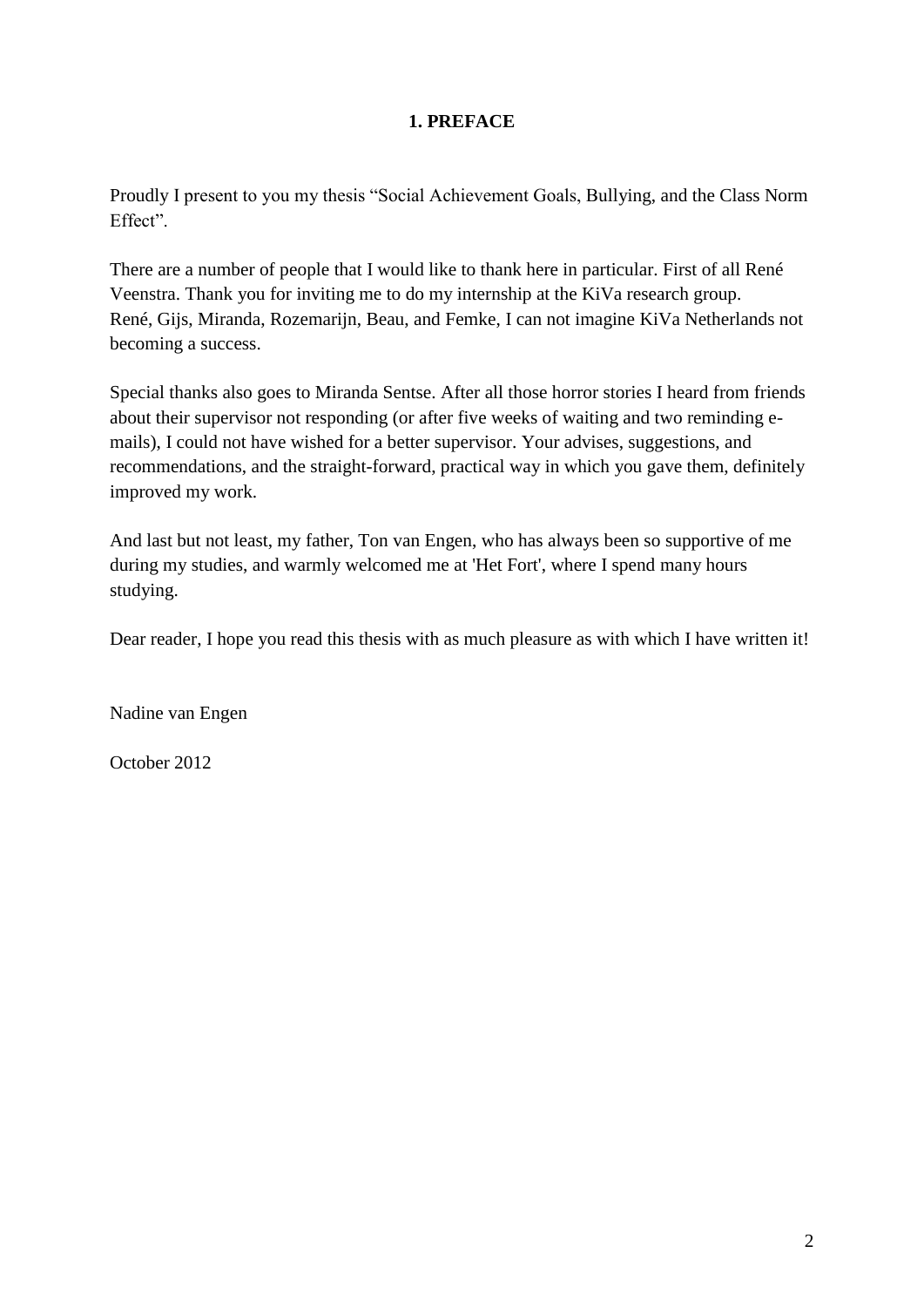## **2. ABSTRACT**

This study tested whether social achievement goals are related to bullying. Multilevel analyses were used to test if such a relationship exists in a sample of 8.167 children in 392 elementary school classrooms. The analyses revealed that at the individual level, social development goals are negatively related to bullying. Demonstration-approach and demonstration-avoidance goals are positively related to bullying: children with these goals tend to bully more. At the class level a probullying classroom norm was found to be positively related to individual bullying behavior. In addition, a significant cross-level interaction effect was found for individual demonstration-approach goals and the classroom norm of bullying. The higher the class level of bullying, the more positive the relation between demonstrationapproach goals and bullying. Theoretical and practical implications of the results are discussed in terms of directions for future research, and prevention of and intervention in bullying.

**Keywords:** Social Achievement Goals, Social Development, Demonstration-approach, Demonstration-avoidance, Bullying, Class Norm Effect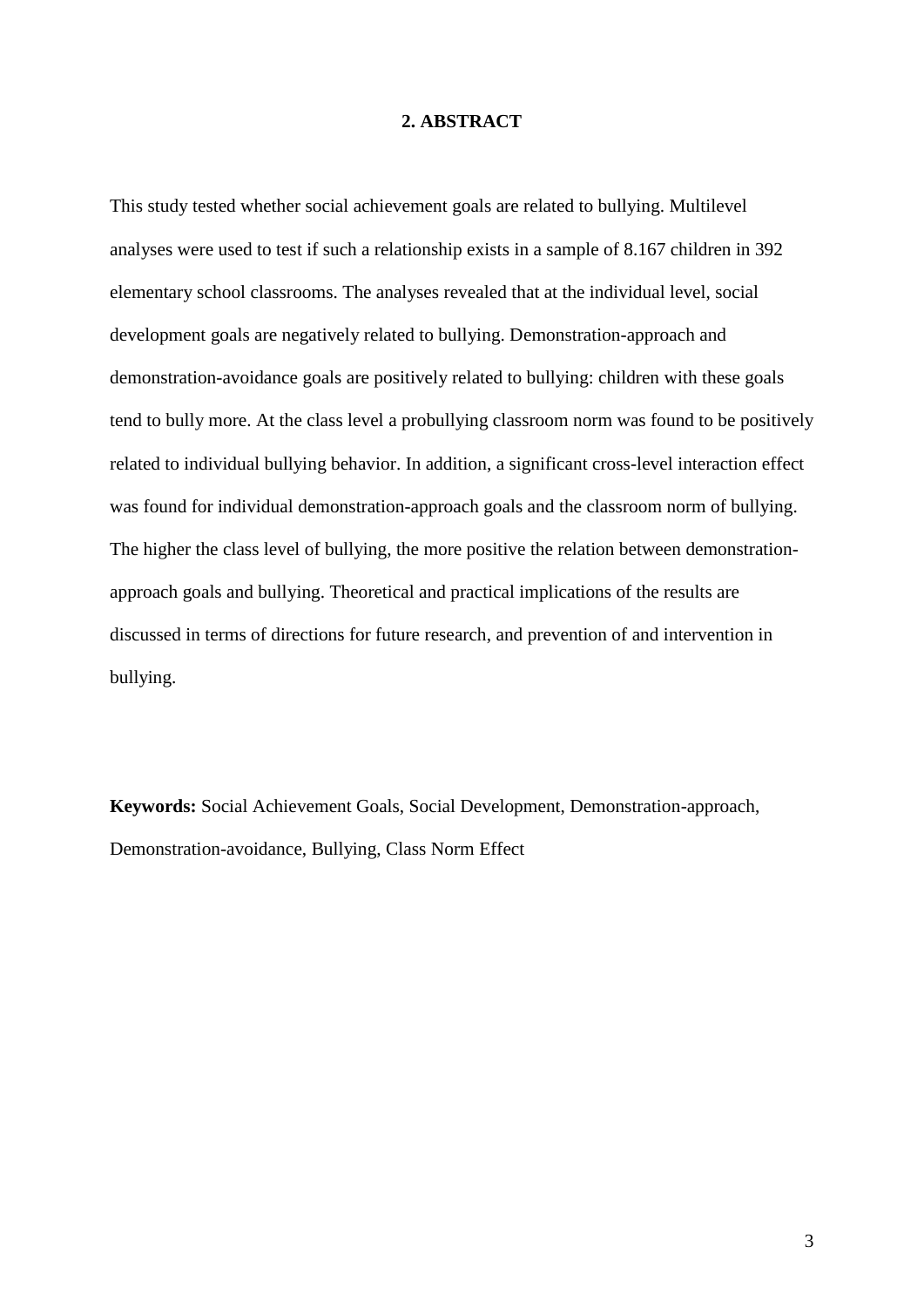# **TABLE OF CONTENTS**

| 1. PREFACE                | 2  |
|---------------------------|----|
| 2. ABSTRACT               | 3  |
| <b>3. INTRODUCTION</b>    | 5  |
| <b>4. DATA AND METHOD</b> | 13 |
| 5. RESULTS                | 17 |
| <b>6. DISCUSSION</b>      | 22 |
| 7. REFERENCES             | 28 |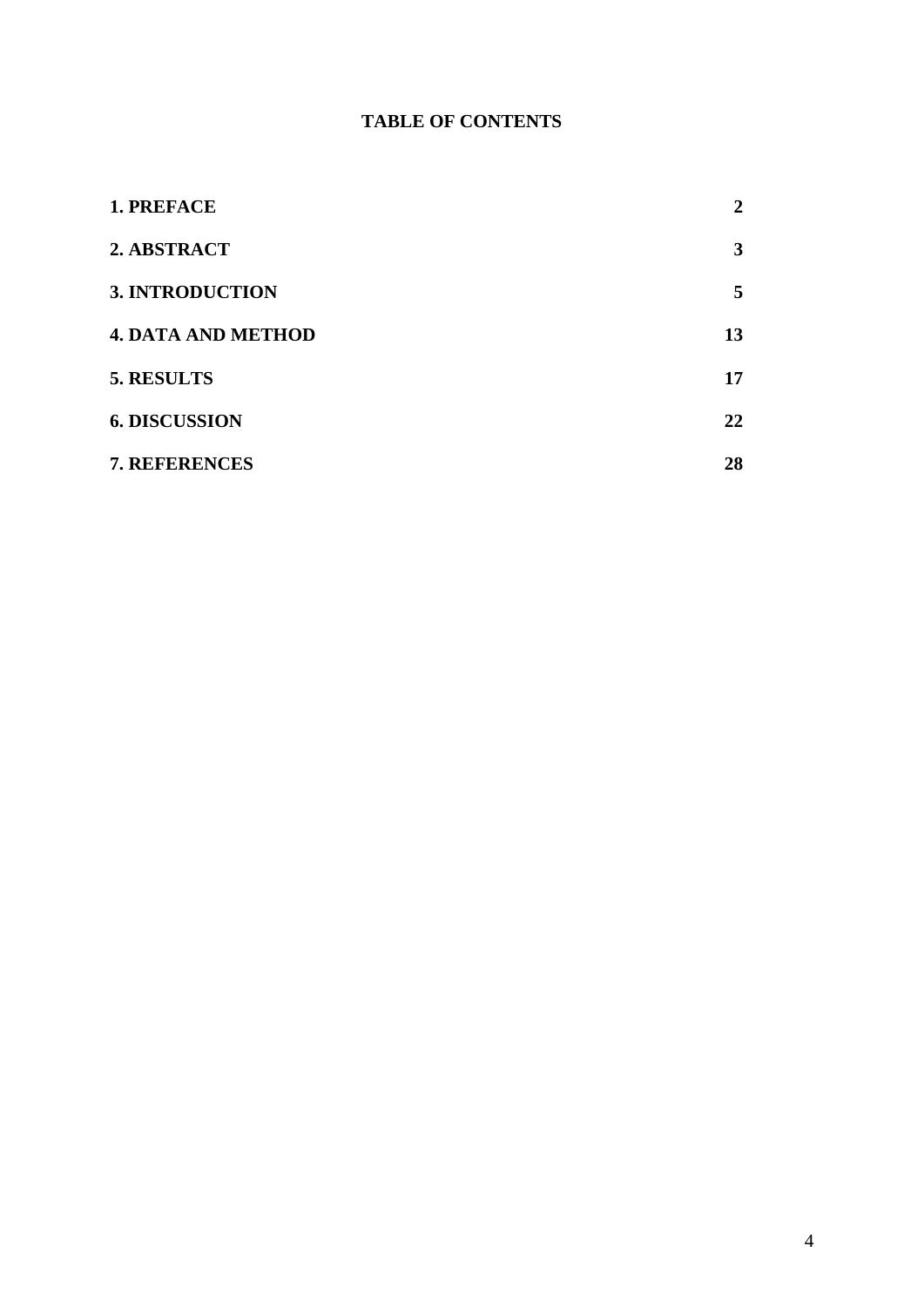## **3. INTRODUCTION**

Bullying, defined as repeated aggression in which one or more persons intend to harm or disturb another person physically, verbally, or psychologically (Boulton & Underwood, 1992; Nansel et al., 2001; Olweus, 1993; Wolke, Woods, Stanford & Schulz, 2001) has received a great deal of international attention in the last few decades (Carerra, DePalma & Lameiras, 2011; Rigby & Smith, 2011; Smith, Cowie, Olafsson & Liefooghe, 2002). As a result it is known that boys are more likely to be bullies than girls (Goossens, Olthof & Dekker, 2006; Scholte, Engels, Overbeek, De Kemp & Haselager, 2007), and bullies and victims show poorer school adjustment (Nansel et al., 2001). Research in many countries has highlighted the prevalence of school bullying. In an analysis of a large-scale survey in 66 countries, it was found that on average 32 percent of students had been bullied at school at least once within the previous two months (Due & Holstein, 2008).

School bullying negatively affects the life of not only victims and bullies, but also of the rest of the class. Research found significant associations between bullying behavior and the physical, psychological, and social well-being of children (Dake, Price & Telljohann, 2003; Isaacs, Hodges & Salmivalli, 2008; Nansel et al., 2001). Victims often experience insecurity and various forms of psychosocial maladjustment, such as depression and anxiety (for meta-analyses, see Hawker & Boulton, 2003). Bullies tend to display a number of problem behaviors, including an increased likelihood of school problems, alcohol abuse, and delinquency (Kaltiala-Heino, Rimpelä, Rantanen & Rimpelä, 2000; Nansel et al., 2001). Not only the victims and bullies, who are directly involved, experience the negative consequences of bullying. Nishina and Juvonen (2005), for example, found evidence that the well-being of peers merely witnessing bullying attacks is negatively influenced as well. More recently, it was shown that in classrooms where some classmates were perceived as victims by many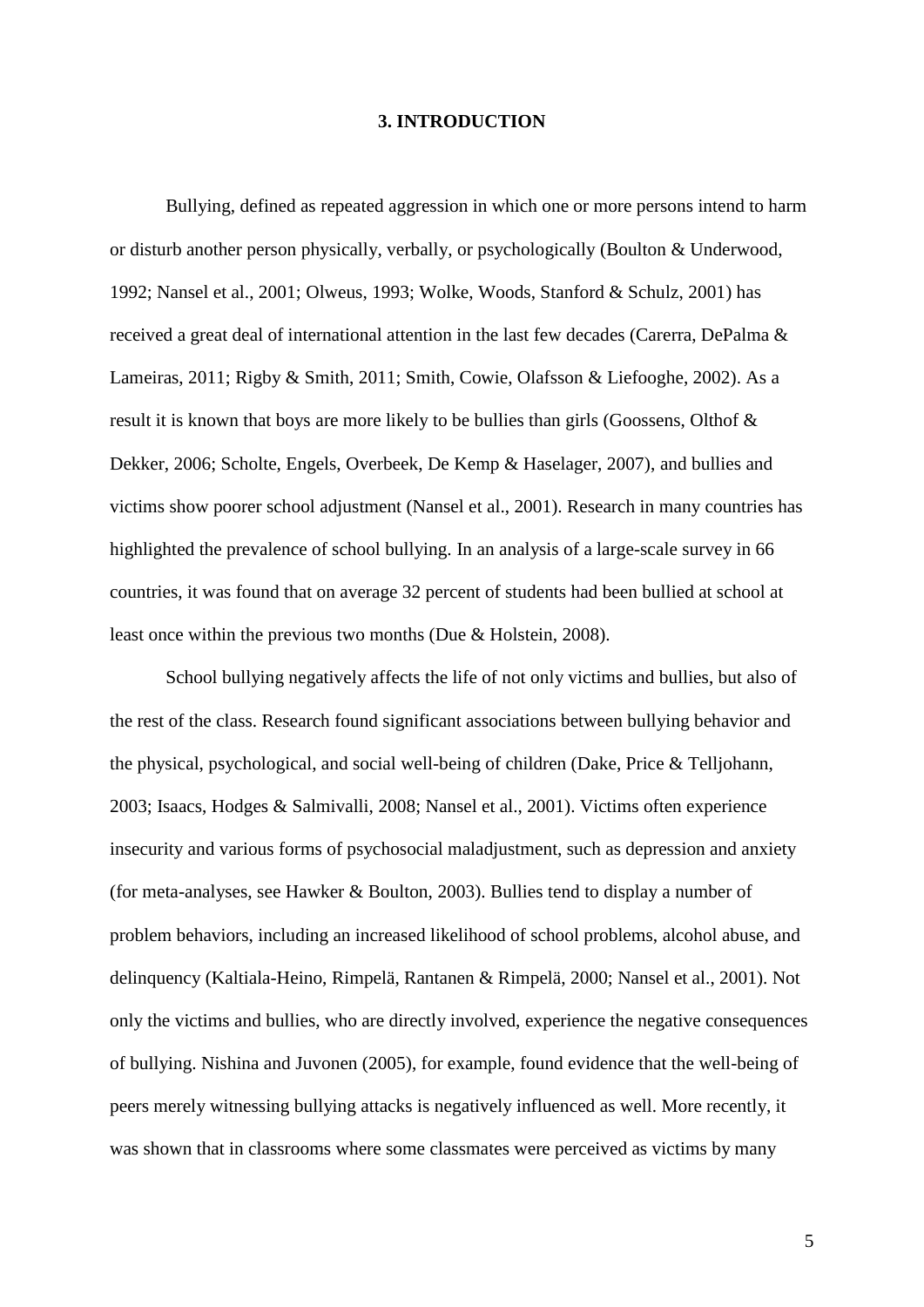peers, all children were on average more depressed and had lower self-esteem (Huitsing, Veenstra, Sainio & Salmivalli, 2010). It is therefore of utmost importance for better prevention and intervention measures to increase knowledge on the factors that influence bullying behavior.

## **Social Goals**

Goals, or "objectives that a person strives to attain or avoid" (Emmons, 1996, p. 314), have often been found to play an important role in determining behavioral responses to social situations and general social adjustment (Ojanen, Grönroos & Salmivalli, 2005; Ryan & Shim, 2008). Bullying is generally regarded as complex behavior determined by status-related goals and actual status (Caravita & Cillessen, 2012), and is often seen as an instrumental and goal-oriented strategy to achieve prestige or power (Olweus, 1993; Vaillancourt et al., 2008). Although an individual motive, a quest for status is group-related. Status is an individual's relative standing in the peer hierarchy, and as it is the group that assigns status to its members, bullies are dependent on their peer group in the realization of their status goals (Keltner, Gruenfeld & Anderson, 2003; Salmivalli, 2010). What these descriptions imply is that when investigating bullying, both individual and group-level factors should be taken into account, as bullying clearly involves status-related group processes (Caravita & Cillessen, 2012). The correlation between status goals and bullying is particularly strong in (early) adolescence (Cillessen & Borch, 2006).

When children are younger (elementary school age) status goals are not that important yet (Pellegrini, 2002; Sijtsema, Veenstra, Lindenberg & Salmivalli, 2009). Therefore, next to status goals, other social goals might help to explain bullying behavior of elementary school children. Interesting here is the approach by Ryan and Shim (2006, 2008): the social achievement goal approach. This approach is different from the more typical content approach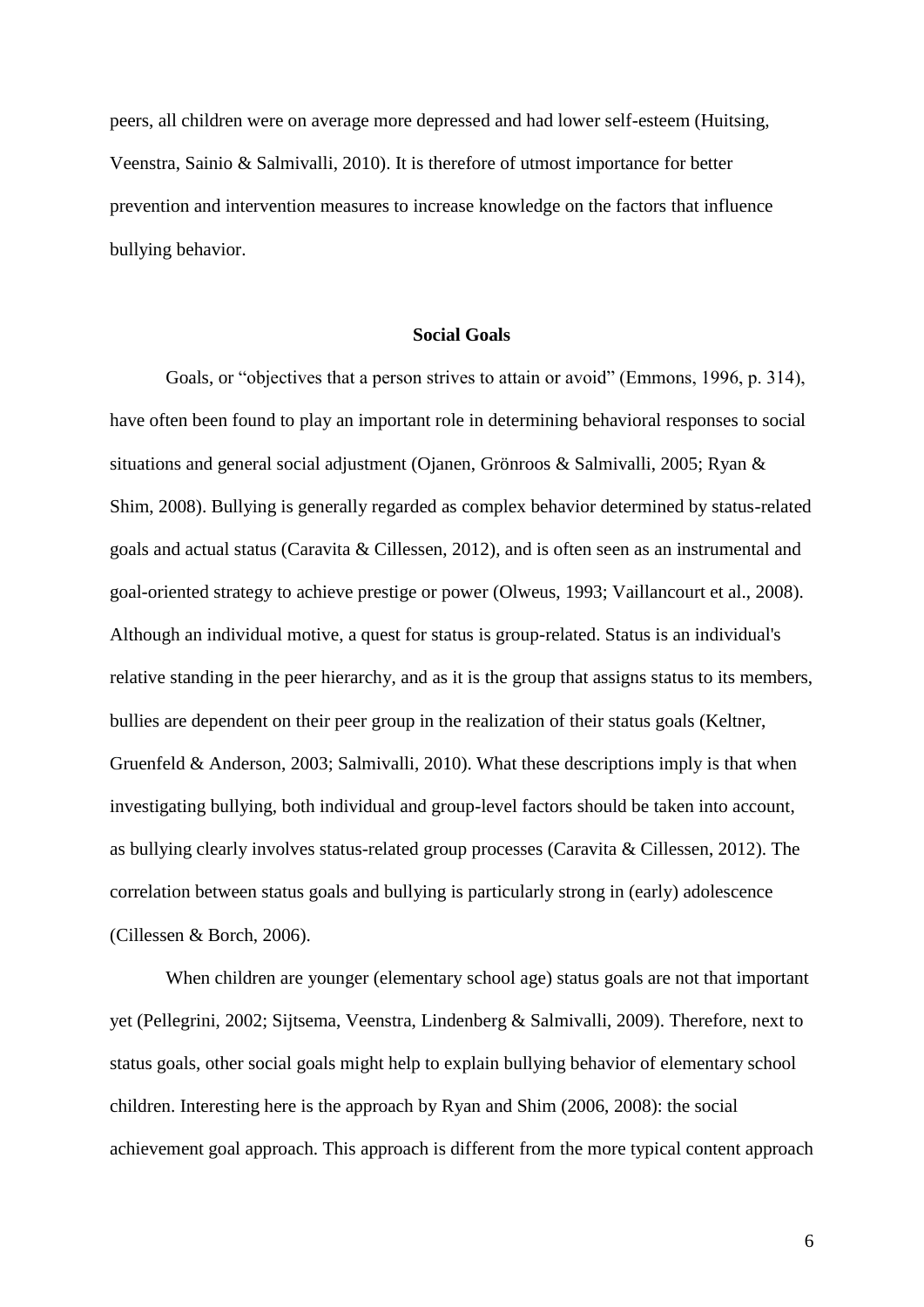to social goals that is mostly concerned with which social outcomes individuals pursue and the identification of categories of goals that characterize what individuals want (Grant & Dweck, 2003; Pintrich, 2000; Wentzel, 2000). The achievement goal approach focuses more on capturing key distinctions in individuals' general *orientations* toward relationships and social competence, which has implications for their beliefs, behavior, and overall social functioning (Ryan & Shim, 2006). The achievement goal approach does not necessarily compete with a content approach, but instead provides a new angle, thereby complementing and expanding our current understanding of individuals' strivings and functioning in the social domain, including their involvement in bullying. In the present study it will be investigated whether children's social achievement goals can be linked to their bullying behavior. If such a connection can be found, this provides support for the desirability of developing an improved model of bullying in which both the content approach (focusing on outcomes) and the achievement goal approach (focusing on orientation) are represented.

Ryan and Shim (2006) conceptualized three dimensions of social achievement, namely social development, social demonstration-approach, and social demonstration-avoidance. The first dimension, social development, is concerned with developing social competence with peers. This goal focuses on learning new things, growth, and improvement (Ryan & Shim, 2008). To successfully reach this goal one has to improve social skills, deepen the quality of relationships, and develop social life in general. The second and third dimension of social achievement are concerned with social demonstration, where the focus is on the appearance of the self, in particular in relationships with others (Ryan & Shim, 2006, 2008). The first social demonstration goal is the demonstration-approach goal, which focuses on demonstrating social competence and receiving positive judgments of peers. The second social demonstration goal is the demonstration-avoidance goal. Within this dimension the focus is on avoiding possible negative outcomes. Children with demonstration-avoidance goals seek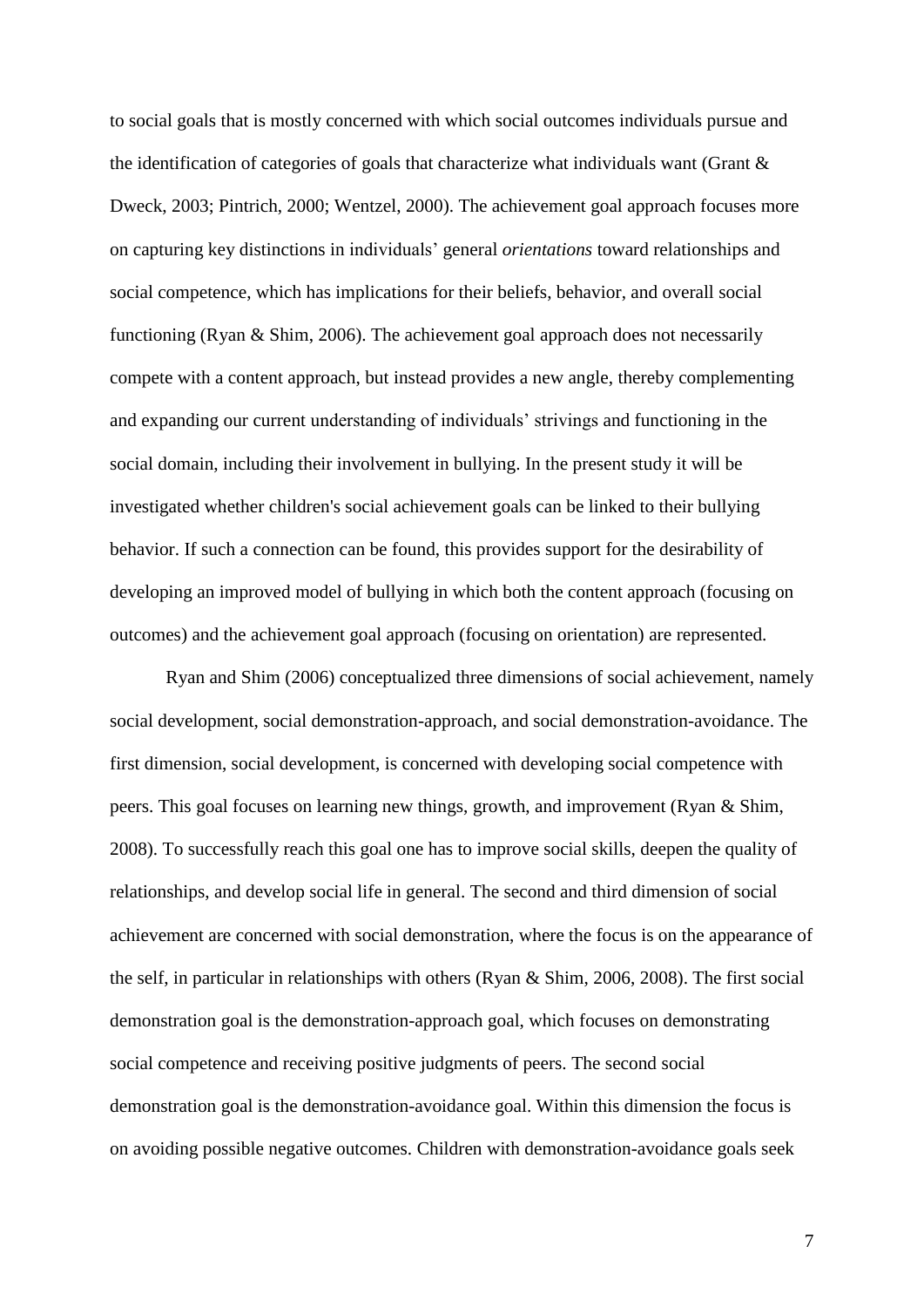ways to avoid attention or embarrassment (Rudolph, Abaied, Flynn, Sugimara & Agoston, 2011); they are afraid to do something that could result in negative judgments from peers (Ryan & Shim, 2006).

Social development goals are linked to more positive perceptions of social relationships, more prosocial behavior and less aggression. Bullying, generally regarded as a subtype of aggressive behavior (Olweus, 1993), is therefore expected to be negatively linked to children's social development goals. Previous studies show that focusing on friendship and positive relationships in a class can help reduce the rate of bullying in the group (Boulton, Trueman, Chau, Whiteland & Amatya, 1999), and enhance empathic and moral values among children (Hoffman, 2000). Recently, Rudolph and colleagues (2011) established that children with social development goals engage in more constructive responses to bullying. These findings provide support for the hypothesis that children high on social development goals not only have more adaptive responses to bullying by others, but also bully less themselves.

Demonstration-approach goals conceptually overlap with the agentic goal from Locke's (2000) model of interpersonal goals, that is aimed at achieving power, status, or influence in relationships. Agentic goals have been found to be positively related to (proactive) aggression and negatively associated with prosocial behavior (Ojanen et al., 2005; Salmivalli, Ojanen, Haanpää & Peets, 2005). A similar pattern is expected for demonstrationapproach goals, in that children high on demonstration-approach goals are more likely to show negative behavior. In their study on children's social goal orientation and responses to peer aggression, Rudolph and colleagues (2011) indeed found that demonstration-approach goals predicted more negative peer perceptions and less prosocial behavior. It is therefore expected that demonstration-approach goals result in more antisocial behavior, including bullying. We hypothesize that the more importance children assign to approach goals, the more they are likely to bully.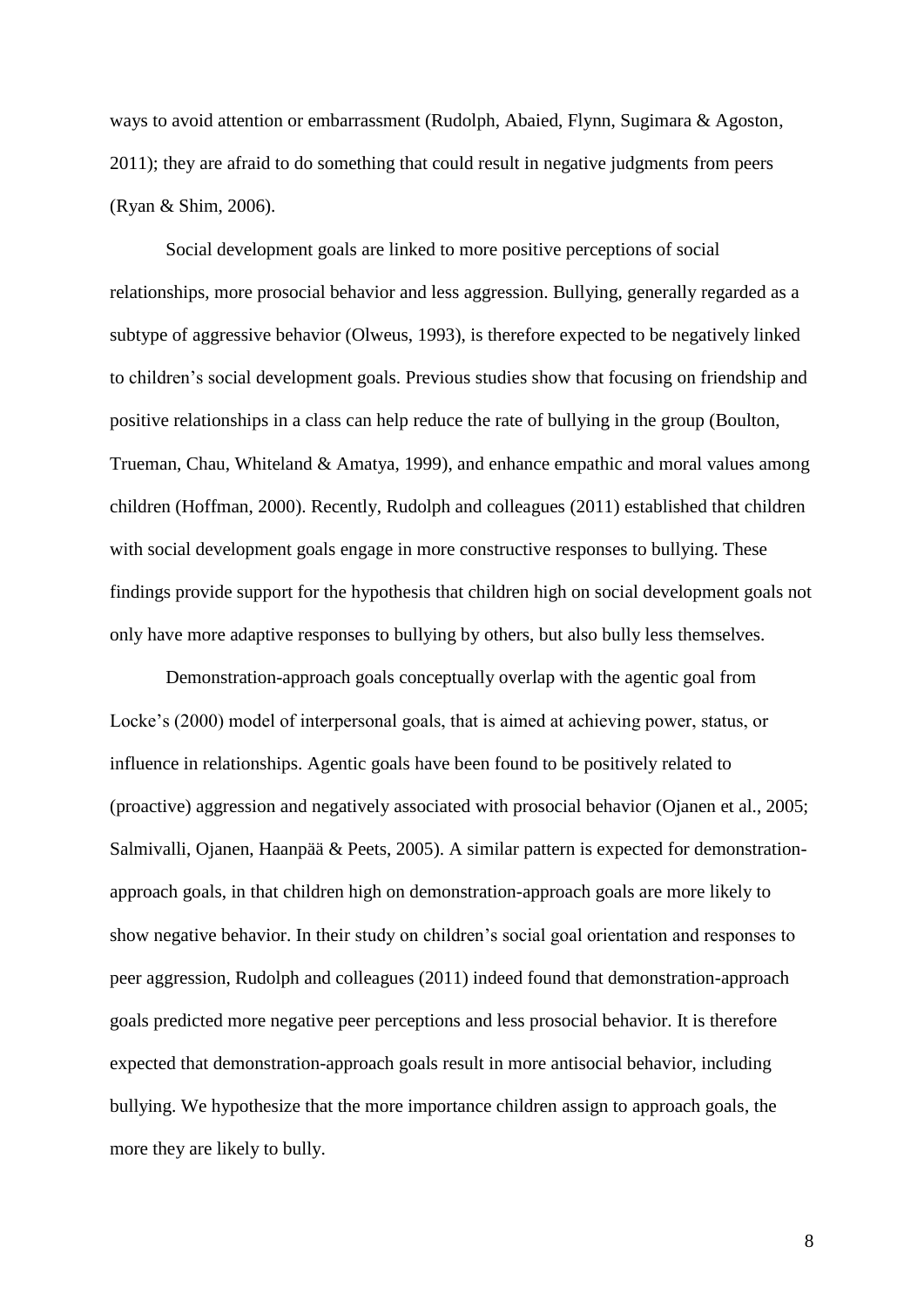Demonstration-avoidance goals lead to negative beliefs and behaviors, and hinder the formation of positive peer relationships (Ryan & Shim, 2006). Children high on these goals want to avoid being viewed as foolish or a loser (Rudolph et al., 2011). We hypothesize that avoidance goals are positively associated with bullying. However, there is also evidence that some children with demonstration-avoidance goals prefer withdrawal from social situations, as that is safer and satisfies the goal of avoiding possible negative outcomes (Ryan & Shim, 2008). These children try to avoid participation in social interactions, including bullying. Therefore, we expect the positive relation between demonstration-avoidance goals and bullying to be weaker than the positive relation between demonstration-approach goals and bullying.

#### **Classroom Norms**

Individual-level characteristics, such as one's social achievement goals, or gender, play an important role when trying to explain bullying behavior. But to fully understand bullying, group-level factors should also be taken into account, as bullying involves complex associations with others (Salmivalli, 2010). The large body of literature on peer influence shows that peers play important, and sometimes even critical roles in children's lives (for a review, see Deater-Deckard, 2001). Whether a child bullies or not, is thus likely to be dependent on the child's peers, their attitudes, opinions, and behavior. Previous research shows that this is indeed the case; placing bullying in the group context helps us to better understand an individual's involvement in bullying. Espelage, Holt, and Henkel (2003), for example, found that for middle school students bullying within the peer group is predictive of individual bullying. Furthermore, it has been shown that children from the same peer network behave in similar ways in bullying situations (Huitsing & Veenstra, 2012; Salmivalli, Huttunen & Lagerspetz, 1997). Because it has been established that bullying takes place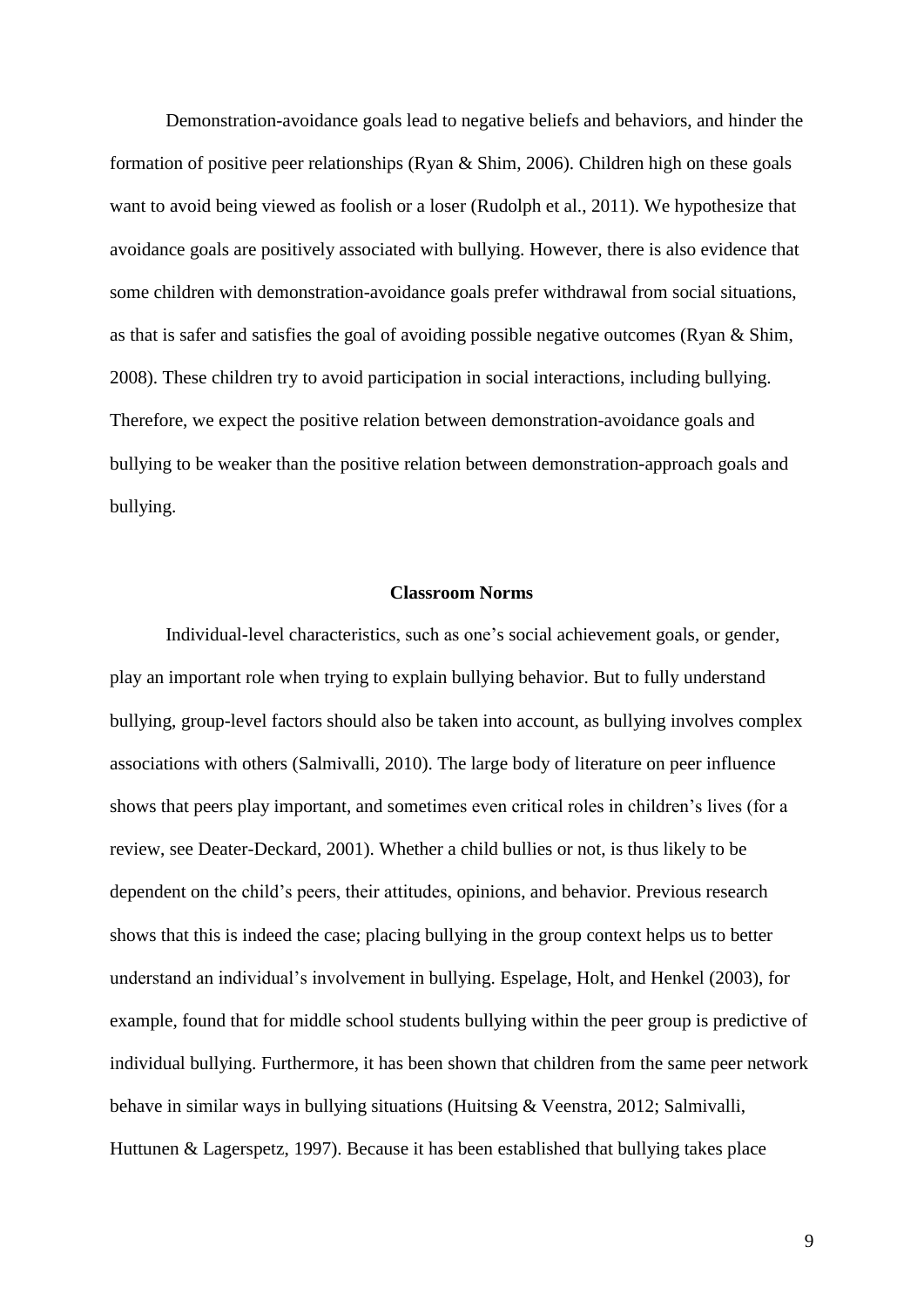mainly in groups from the same school classes (Smith & Brain, 2000; Wolke et al., 2001), in the context of this study peer influence will be interpreted as the influence of the (bullying behavior of the) other children in the class. Taking the above findings into account, the second question that will be investigated in the present study is whether the hypothesized relationships between individual social achievement goals and bullying are moderated by the classroom norm of bullying.

In the broadest sense, norms are codes of conduct that prescribe behaviors that members of a group can enact. Prior research has examined the impact of both descriptive norms, estimates of the frequency of a behavior within a group, and injuctive norms, estimates of normative beliefs about the appropriateness or acceptance of the behavior, on aggression in social contexts (Cialdini, Kallgren & Reno, 1991; Henry et al., 2000; Scholte, Sentse & Granic, 2010). In the present study, we focus on the descriptive classroom norm of bullying. Descriptive norms refer to individuals' beliefs about how widespread certain behavior is, and provide information about the strength of the norm. The greater the prevalence of behavior, the greater the likelihood that individuals will believe that engaging in the behavior is normative and legitimate (Ang, Ong, Lim & Lim, 2010; Rimal & Real, 2003). Bullying incidence has been found to increase when endorsed by a peer group and regarded as a group norm (Duffy & Nesdale, 2008). We therefore hypothesize the descriptive classroom norm of bullying, i.e. the average bullying behavior in the class, to be positively related to individual bullying. In addition, we hypothesize the classroom norm of bullying to moderate the relationship between social achievement goals and bullying. We thus expect the association between individual social achievement goals and bullying to be dependent on the average bullying behavior in the class.

First, we expect that children high on social development goals, who thus value positive relationships with peers and who have a natural tendency not to bully, are negatively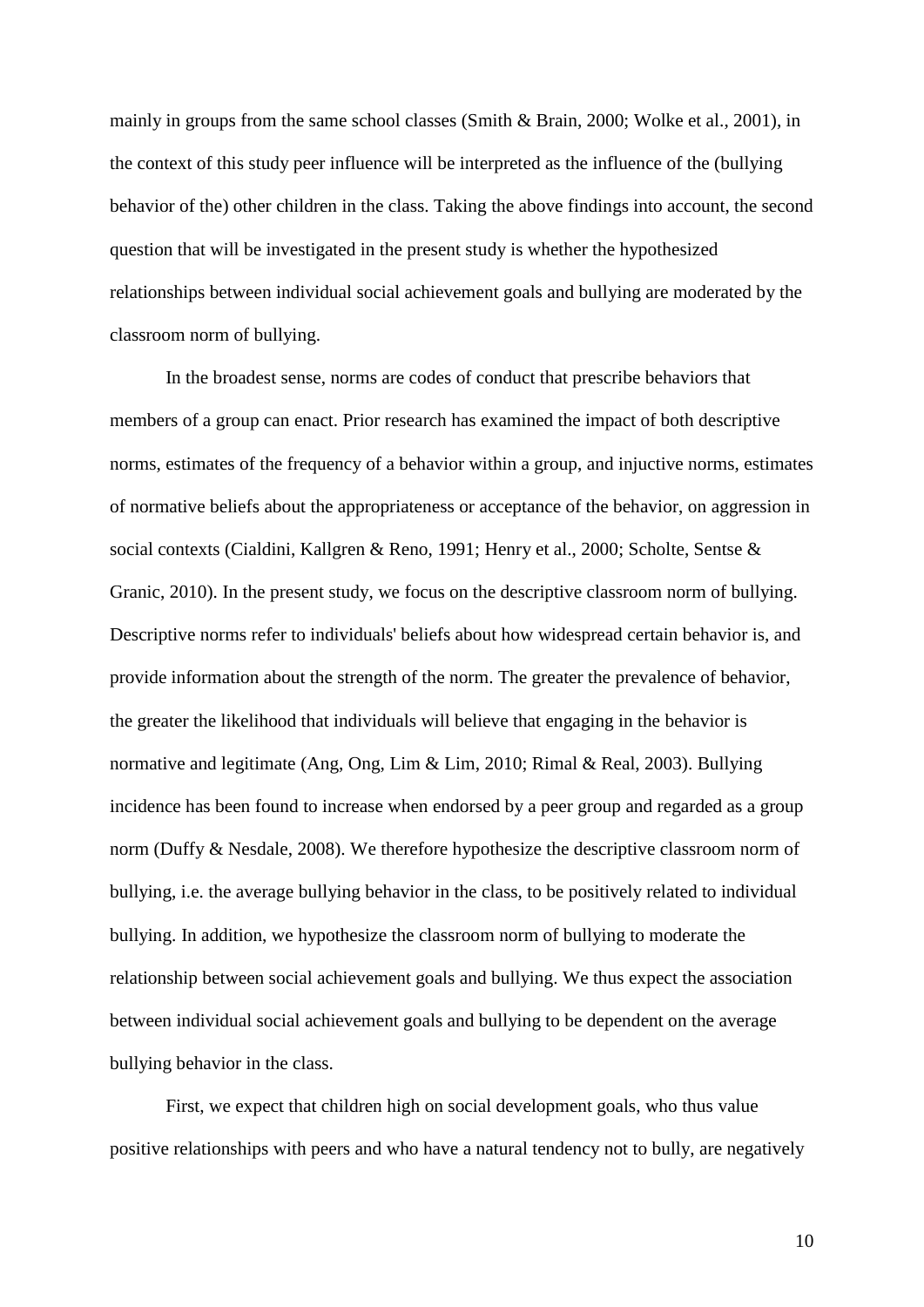affected by the bullying behavior of their classmates, and as a result are more likely to bully themselves if a probullying classroom norm exists. In other words, we expect the negative relation between social development goals and bullying to become weaker in classes where the mean level of bullying is high.

Second, we hypothesize the positive relationship between demonstration-approach goals and bullying to become stronger in classes where bullying is the norm. In classes with a probullying classroom norm, children high on demonstration-approach goals see bullying as legitimate behavior to obtain their goals. Children with demonstration-approach goals in general are more likely to bully, and we expect that in classes where the mean level of bullying is high, this tendency becomes even more pronounced.

Finally, we expect that for children high on demonstration-avoidance goals, thus striving to avoid negative judgments from peers (Ryan & Shim, 2006), bullying behavior will be strongly affected by what appears to be the class norm. In classes with a high level of bullying, we expect children high on demonstration-avoidance goals to bully more. This hypothesis is in accordance with the line of reasoning expressed by Compas and colleagues (2001) who argued that because avoidance goals involve a concern about negative feedback, peer aggression (i.e., a high class level of aggression) could trigger involuntary rather than planned responses. Children with avoidance goals may not initiate bullying, but engage in it because they do not want to act differently than the rest of the class, in order to avoid becoming a victim themselves.

## **The Present Study**

In sum, in the present study we will investigate whether children's social achievement goals are related to their bullying behavior. We expect social development goals to be negatively related to bullying, and demonstration-approach and demonstration-avoidance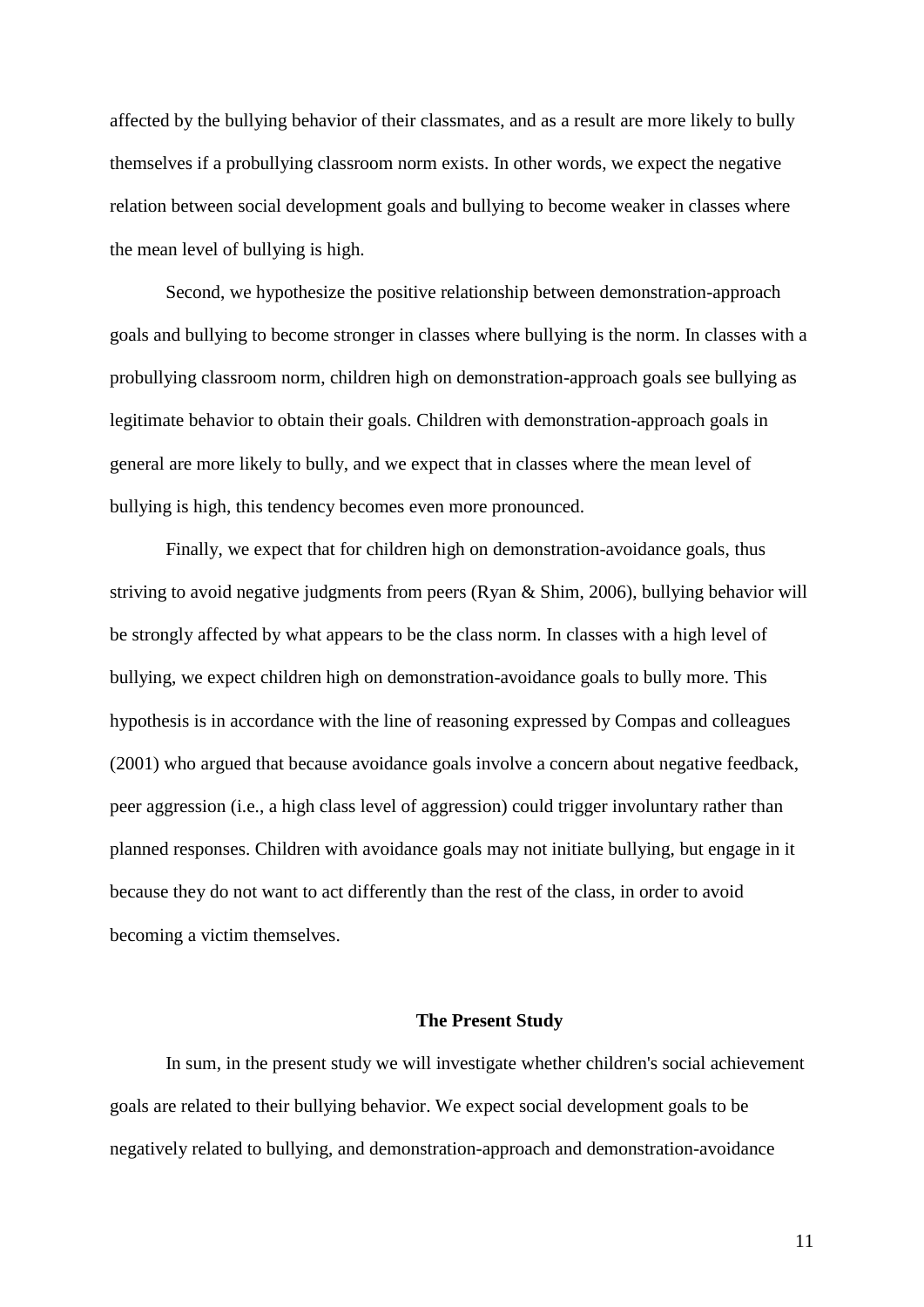goals to be positively related to bullying. We also hypothesize the classroom behavioral norm of bullying (i.e., the average bullying behavior in the class) to be positively associated with individual bullying. In addition, it will be investigated whether the hypothesized relationships between social achievement goals and bullying are moderated by the classroom norm of bullying. The overall aim of this study is to assess whether social achievement goals might help explain why some children bully and others not.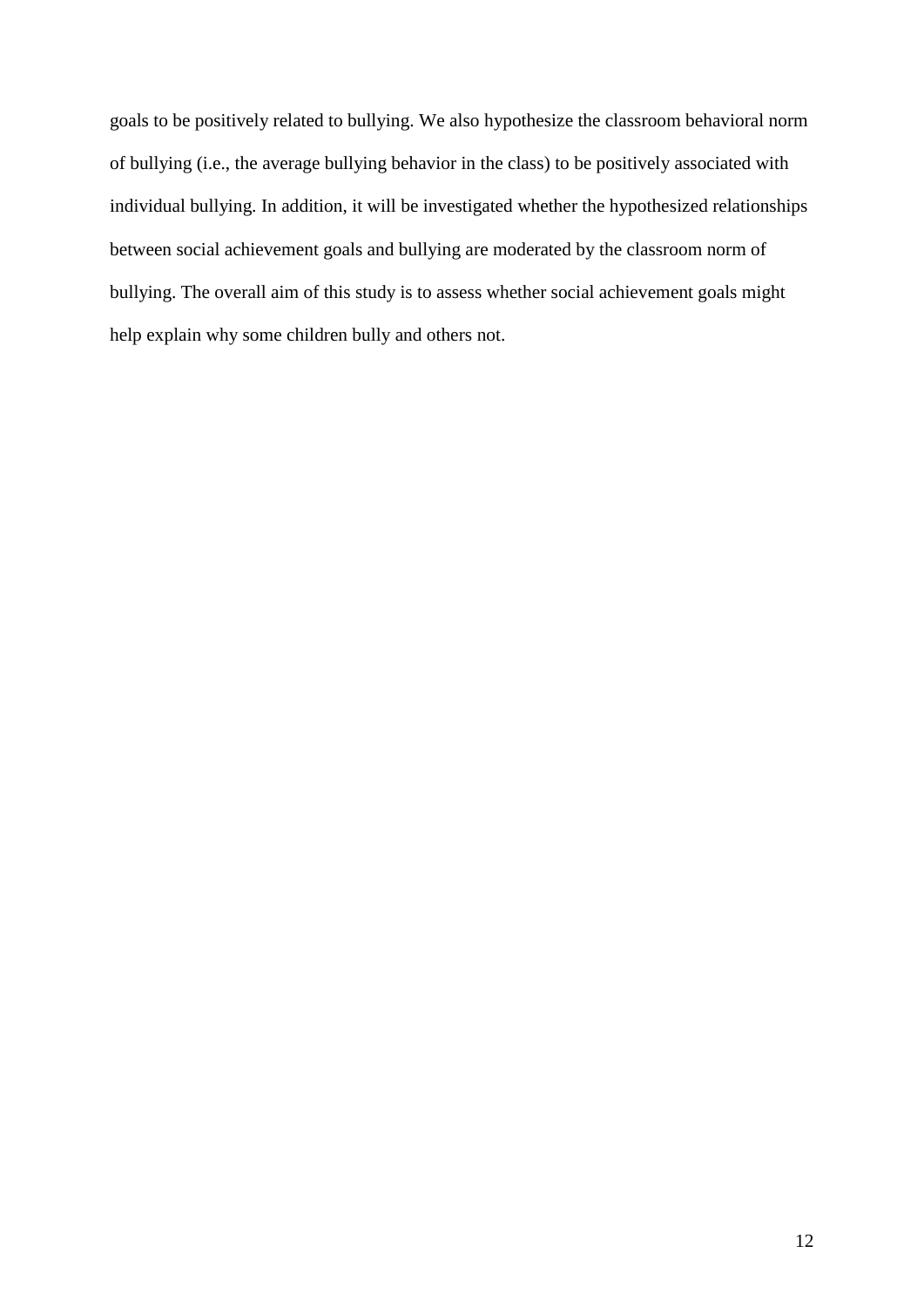## **4. DATA AND METHOD**

## **Participants**

Data stem from the Dutch KiVa antibullying intervention program, an originally Finnish program, that is currently introduced and experimentally tested in the Netherlands. KiVa enjoys a multifaceted theoretical background and is based on the idea that bullying is a group phenomenon. The program involves both universal and indicated actions to prevent the emergence of new cases of bullying and to stop ongoing bullying. Finnish evaluation studies provide clear evidence of the effectiveness of KiVa (for more information on the KiVa program, see Kärnä et al., 2011; Salmivalli, Kärnä & Poskiparta, 2011). The data used in the present study stem from the first wave (the pre-test), collected in May 2012 at 99 elementary schools<sup>1</sup>. All schools involved in the project volunteered to do so. In total 8.760 students participated, of which approximately 50 percent were girls. The students were in grades 4 to 7, with their age between 7 and 12 years. On average, 22 children per classroom filled in the questionnaire. We selected only those classes in which at least 10 children participated in the study, resulting in a total of 8.167 participating students from 392 school classes.

## **Procedure**

Internet-based questionnaires were filled out by students during regular school hours. Only the students whose parents provided consent, participated. They were assured that their answers would remain strictly confidential and would not be disclosed to, for example, teachers or parents. The process of filling out the questionnaires was administered by teachers, who received detailed instructions prior to the data collection.

<sup>&</sup>lt;sup>1</sup> It should be noted here that the dataset used in this study is a preliminary one. Therefore, some variables that should be incorporated from a theoretical point of view, are not yet available and therefore ignored in the statistical analyses.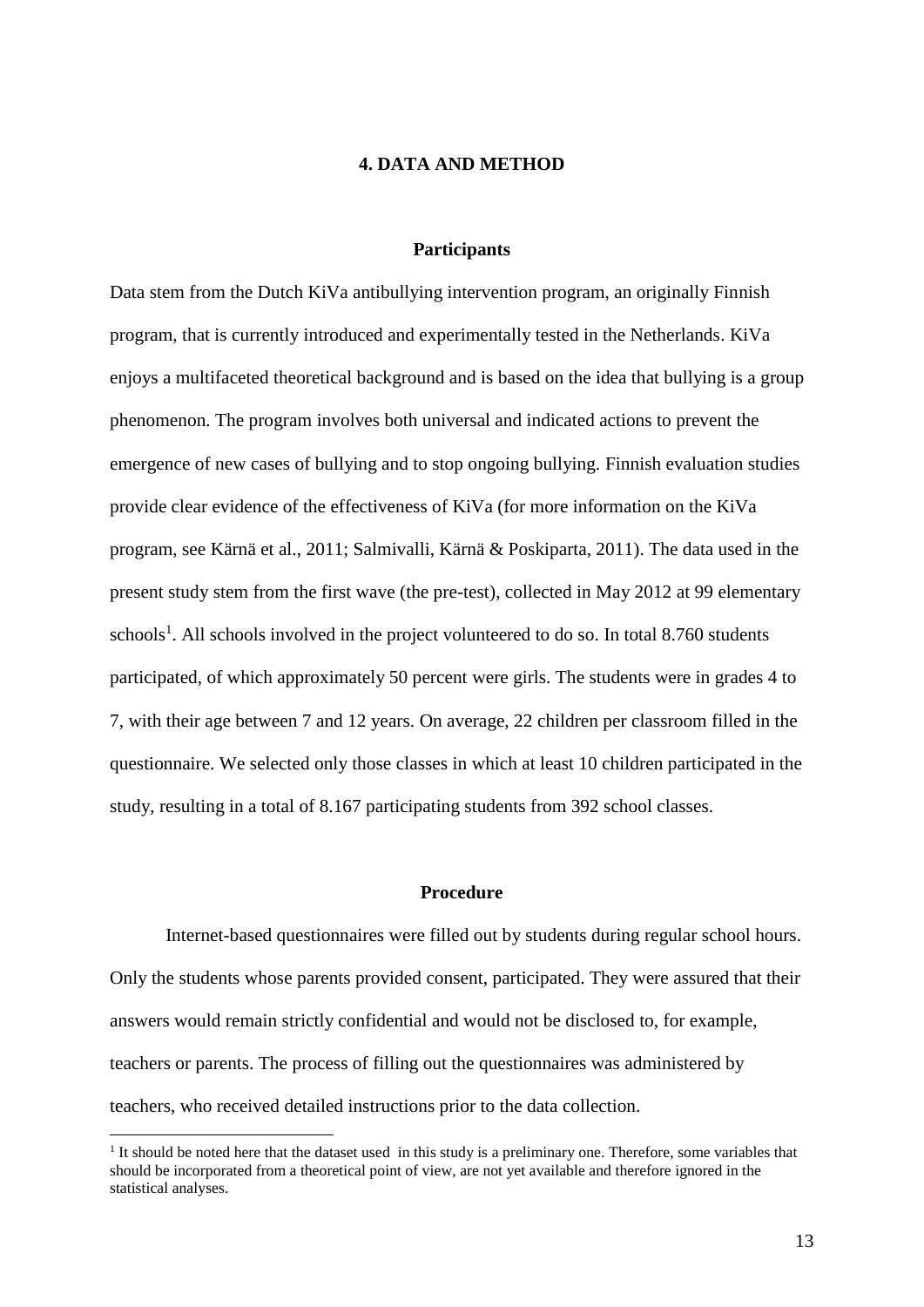Students were asked a wide variety of questions, including questions on their wellbeing at school and friendships with other students. There were also a number of bully-related questions asked. Before these questions were asked, children watched a movie in which it was explained what bullying constitutes. Different examples of bullying were given, and it was emphasized that the intentional and repetitive nature, and the imbalance of power between bullies and victims distinguish bullying from teasing (Olweus, 1993).

#### **Measures**

## *Bullying*

To assess bullying at the individual level, the 11 questions regarding self-reported bullying from the Olweus bully/victim questionnaire (BVQ) were used (Olweus, 1996). Students were asked how often they bullied others in the past couple of months. Answer categories ranged from 'It did not happen' (score of 1) to 'Several times per week' (score of 5). The scores on these items were combined and a mean score was computed (Cronbach's alpha 0,89).

The class level of bullying was based on the mean level of bullying in each class. The mean scores of all students were combined and divided by the total number of students in the class in order to account for differences in class size.

## *Social Achievement Goals*

In order to measure the social achievement goals of students the scales as suggested by Rudolph et al. (2011) were used.

*Social development goals*. The original scale for social development goals consists of eight items, however, in the present study only the six items that loaded highest on the factor 'social development goals' (in the analyses performed by Rudolph et al.) were used. Children had to indicate on a five-point Likert scale whether six statements (such as 'I try to figure out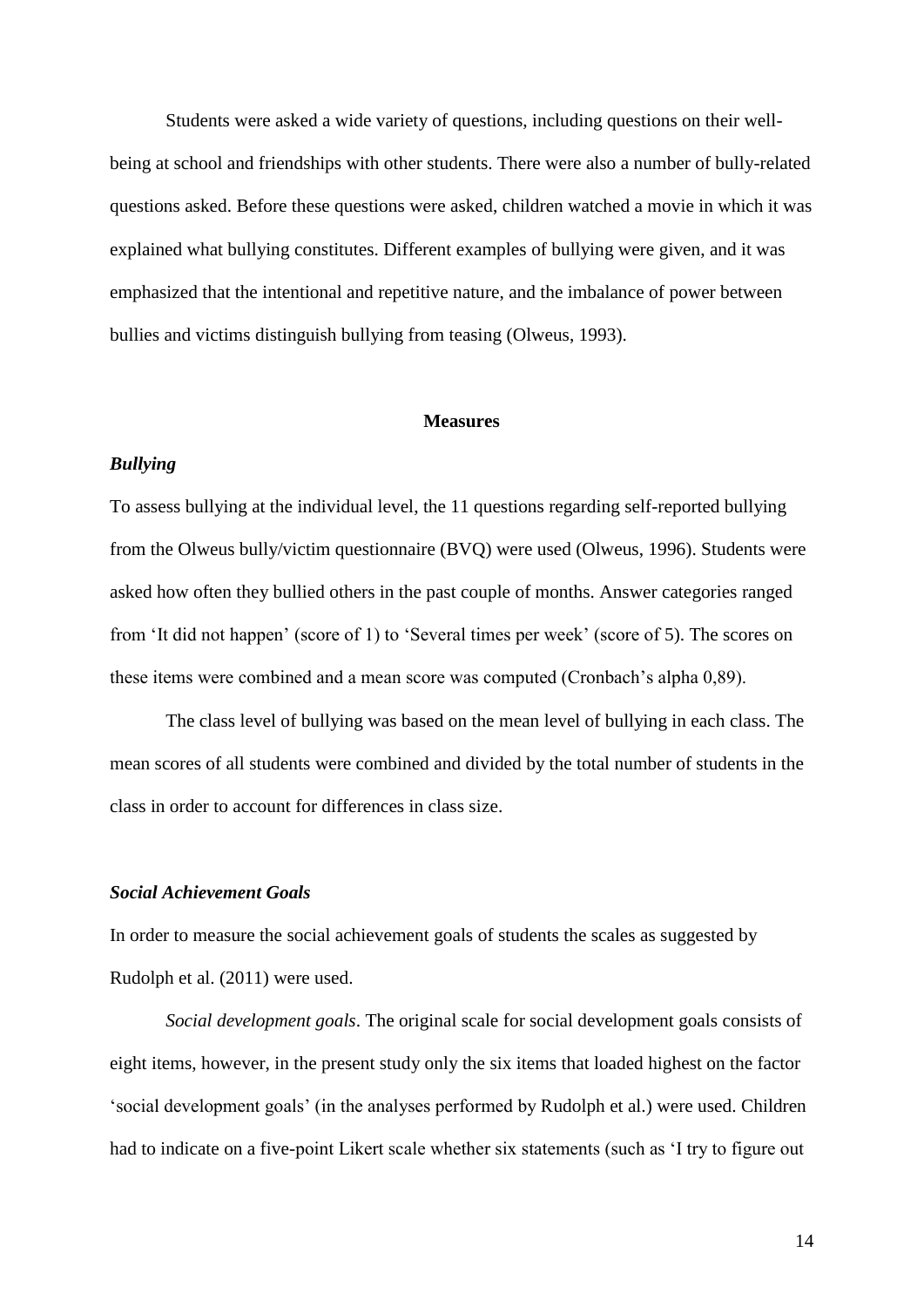what makes a good friend' and 'One of my main goals is to get to know other kids better') were applicable to them or not. The scores on these six items were combined and a mean score was calculated (Cronbach's alpha 0,80). A higher score indicates that a child assigns more importance to social development goals.

*Demonstration-approach goals*. To measure children's demonstration-approach goals, the scores on five items, including 'It is important to me that other kids think I am popular' and 'My goal is to show other kids how much everyone likes me', were combined (Cronbach's alpha 0,81), and a mean score was calculated.

*Demonstration-avoidance goals*. The same procedure as described above was followed for the demonstration-avoidance goals. Children's mean score on seven items concerning demonstration-avoidance ('My main goal is to make sure I don't look like a loser' and 'When I am around other kids, I don't want to be made fun of) was calculated (Cronbach's alpha 0,75). Again a high score indicates that a child thinks the goal is more important.

## **Analytical Strategy**

Multilevel analyses were used to account for the violation of non-independence of observations caused by the nested structure of the data when examining individual (students) and group (class) effects together in one model. In this study the dependent variable was bullying at the individual level. The independent variables social development, demonstration-approach and demonstration-avoidance goals, and gender (entered as a dummy variable in the analyses, with  $0 = \text{girl}$ ;  $1 = \text{boy}$ ) were also measured at the individual level. The class level of bullying was measured at the group level. We have centered all variables around their grand mean before they entered the multilevel prediction, that is for every participant the grand mean was subtracted from the raw scores. Cross-level interactions between individual social achievement goals and the class level of bullying were added to the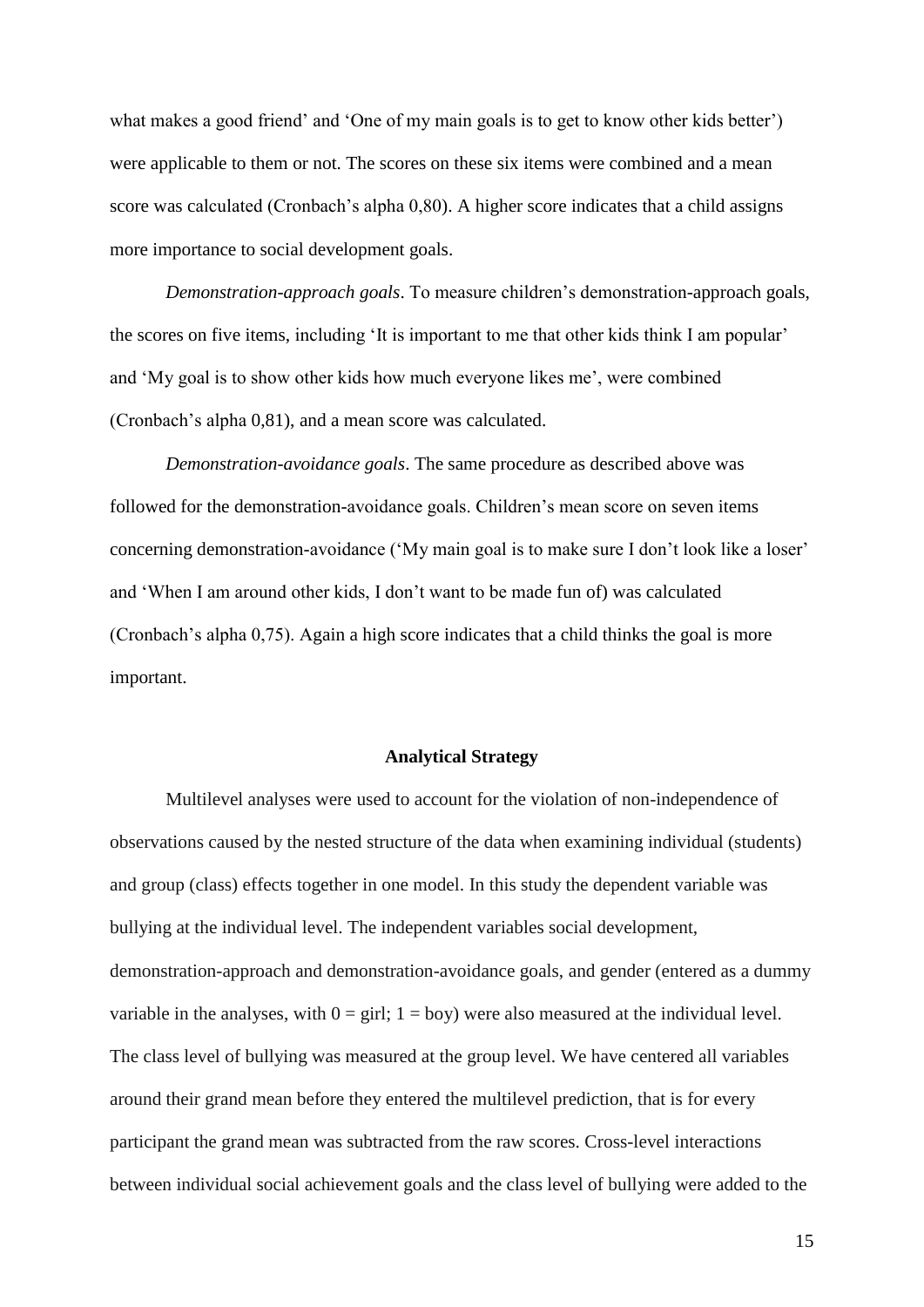model to examine the moderating effect of the classroom norm of bullying on the hypothesized relationships between individual social achievement goals and self-reported bullying.

The analyses were conducted in different steps. In the first model the effect of individual social achievement goals on bullying, while controlling for gender, was examined. In the second model we examined to what extent this relationship was affected by the class level of bullying, and whether, in the third model, a moderating effect via the interaction between the individual social achievement goals and the class level of bullying could be detected. We first conducted these analyses for all three social achievement goals separately. In the final model the three goals were entered in the model simultaneously to examine the unique effect of each goal. Significant interactions were followed up with simple slope analyses to further clarify the relationship.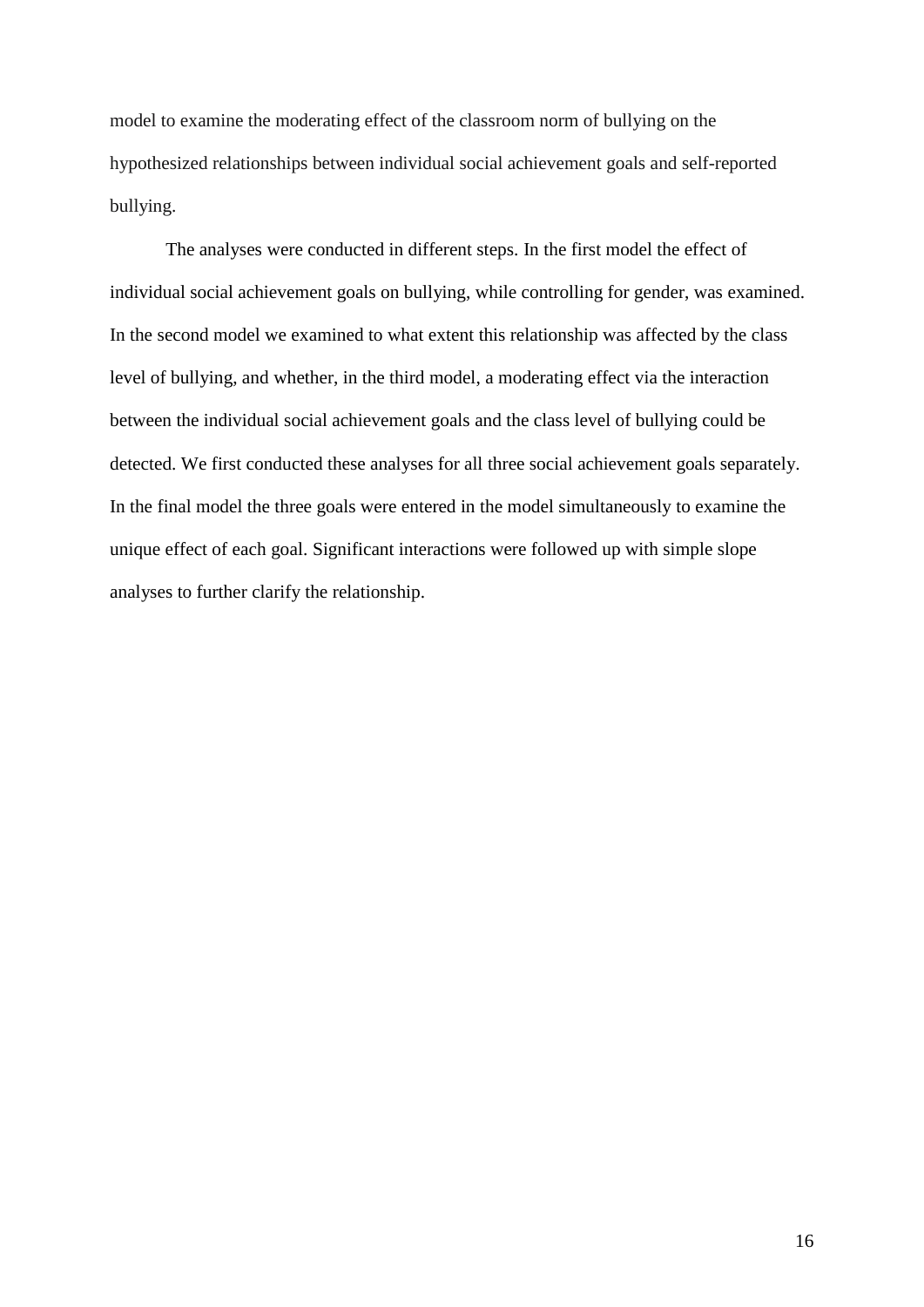## **5. RESULTS**

#### **Descriptive Statistics**

Table 1 shows the means and standard deviations of all variables used in this study for girls and boys separately, as well as for the total sample. As compared to girls, for boys the means of demonstration-approach goals and bullying were somewhat higher and the mean of demonstration-avoidance goals was somewhat lower. No significant differences were found for social development goals.

| <b>Variable</b>         | <b>Girls</b><br>$(n=4.111)$ |           | <b>Boys</b><br>$(n = 4.056)$ |           | <b>Difference</b> |           | <b>Total</b><br>$(n = 8.167)$ |           |
|-------------------------|-----------------------------|-----------|------------------------------|-----------|-------------------|-----------|-------------------------------|-----------|
|                         | <b>Mean</b>                 | <b>SD</b> | <b>Mean</b>                  | <b>SD</b> | Mean              | t         | <b>Mean</b>                   | <b>SD</b> |
| Social Development      | 3.61                        | 0.91      | 3.59                         | 0.95      | 0.02              | 0.97      | 3.60                          | 0,93      |
| Demonstration-approach  | 2,59                        | 1,01      | 2,93                         | 1,08      | $-0.34$           | $-14.75*$ | 2.76                          | 1,06      |
| Demonstration-avoidance | 2,97                        | 0.96      | 2,87                         | 0.96      | 0.10              | $4.52*$   | 2,92                          | 0.96      |
| <b>Bullying</b>         | 1,17                        | 0.40      | 1,27                         | 0.40      | $-0.10$           | $-9.71*$  | 1,22                          | 0.45      |
| Class Level Bullying    |                             |           |                              |           |                   |           | 1,22                          | 0,14      |

#### **Table 1** Descriptive Statistics

*Note.* These are the means and standard deviations of the raw scores of social achievement goals and bullying. In the multilevel analyses grand mean centered variables are used.

 $* p < 0.01$ 

The results of the correlational analyses are displayed in Table 2, for boys and girls separately. In light of the hypotheses the most important correlations are discussed. As expected, demonstration-approach goals are positively related to bullying. No significant correlation between social development and demonstration-avoidance goals and bullying were found. Furthermore, demonstration-approach and demonstration-avoidance goals are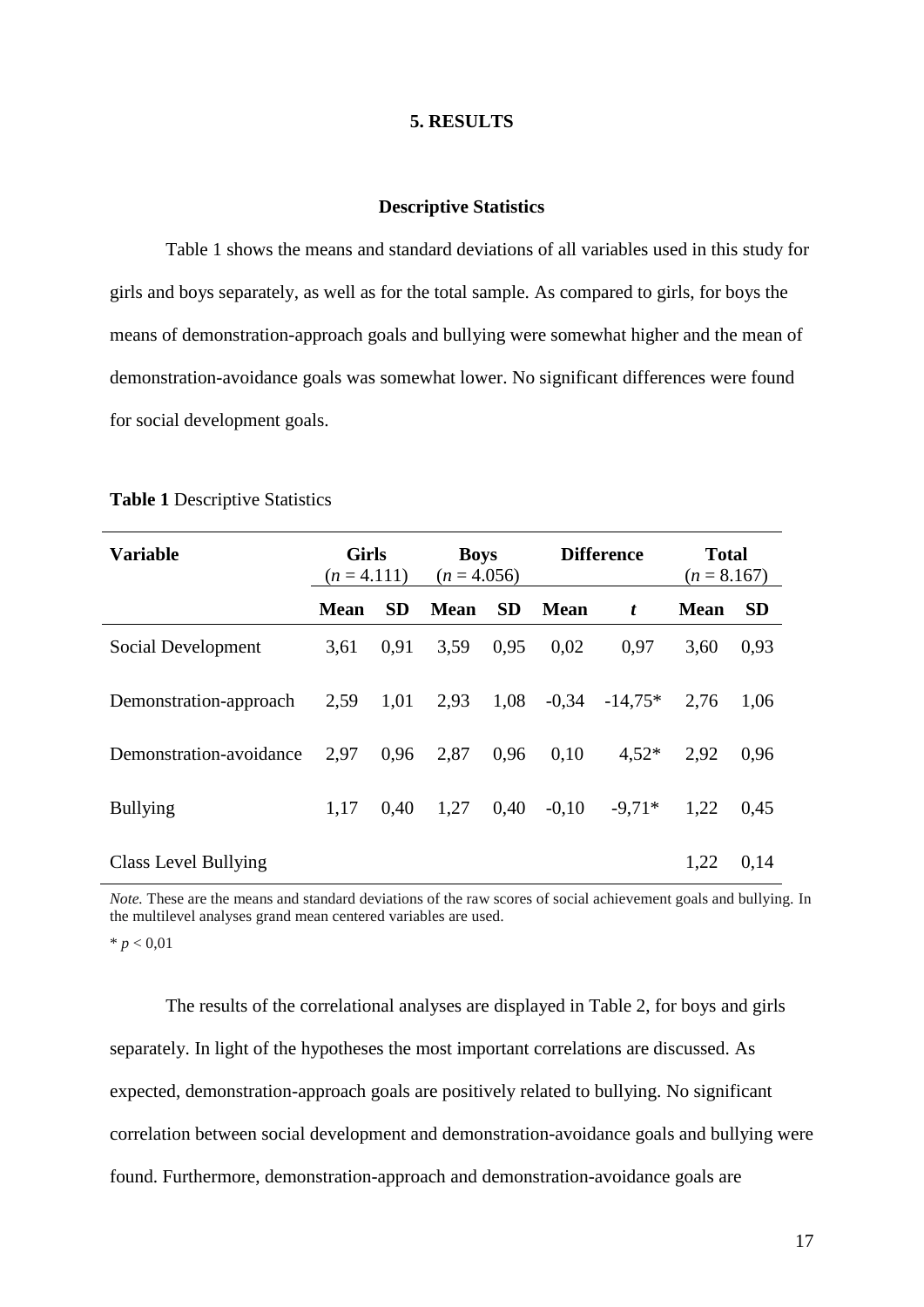positively correlated. Somewhat more surprising is the positive correlation between social development and demonstration-approach goals. The class level of bullying is positively correlated with both social development and demonstration-approach goals, and individual bullying. All correlations between the variables under study were comparable in strength, direction, and significance for boys and girls.

|                            | $\mathbf{1}$ | 2       | 3       | $\overline{4}$ | 5       |
|----------------------------|--------------|---------|---------|----------------|---------|
| 1. Social Development      |              | $0.28*$ | $0,24*$ | 0,01           | $0.05*$ |
| 2. Demonstration-approach  | $0,34*$      |         | $0.25*$ | $0.15*$        | $0,16*$ |
| 3. Demonstration-avoidance | $0.28*$      | $0,26*$ |         | 0,04           | $-0.01$ |
| 4. Bullying                | 0,02         | $0,17*$ | 0,04    |                | $0,31*$ |
| 5. Class Level Bullying    | $0.07*$      | $0,17*$ | 0,00    | $0,32*$        |         |

#### **Table 2** Correlations between Main Variables

*Note*. The correlations for girls are reported above the diagonal, and the correlations for boys below the diagonal.  $* p < 0.01$ 

#### **Multilevel Analyses**

In Table 3 the parameter estimates, standard errors, and *t* values for the multilevel models are shown. Only the results of the models with individual- and class-level variables, and cross-level interactions (model 3) are presented. All parameter estimates reported are the coefficients while controlling for all other explanatory variables in the model.

*Individual-level effects.* In the multilevel model for social achievement goals and bullying, predictors on the individual level were the three social achievement goals and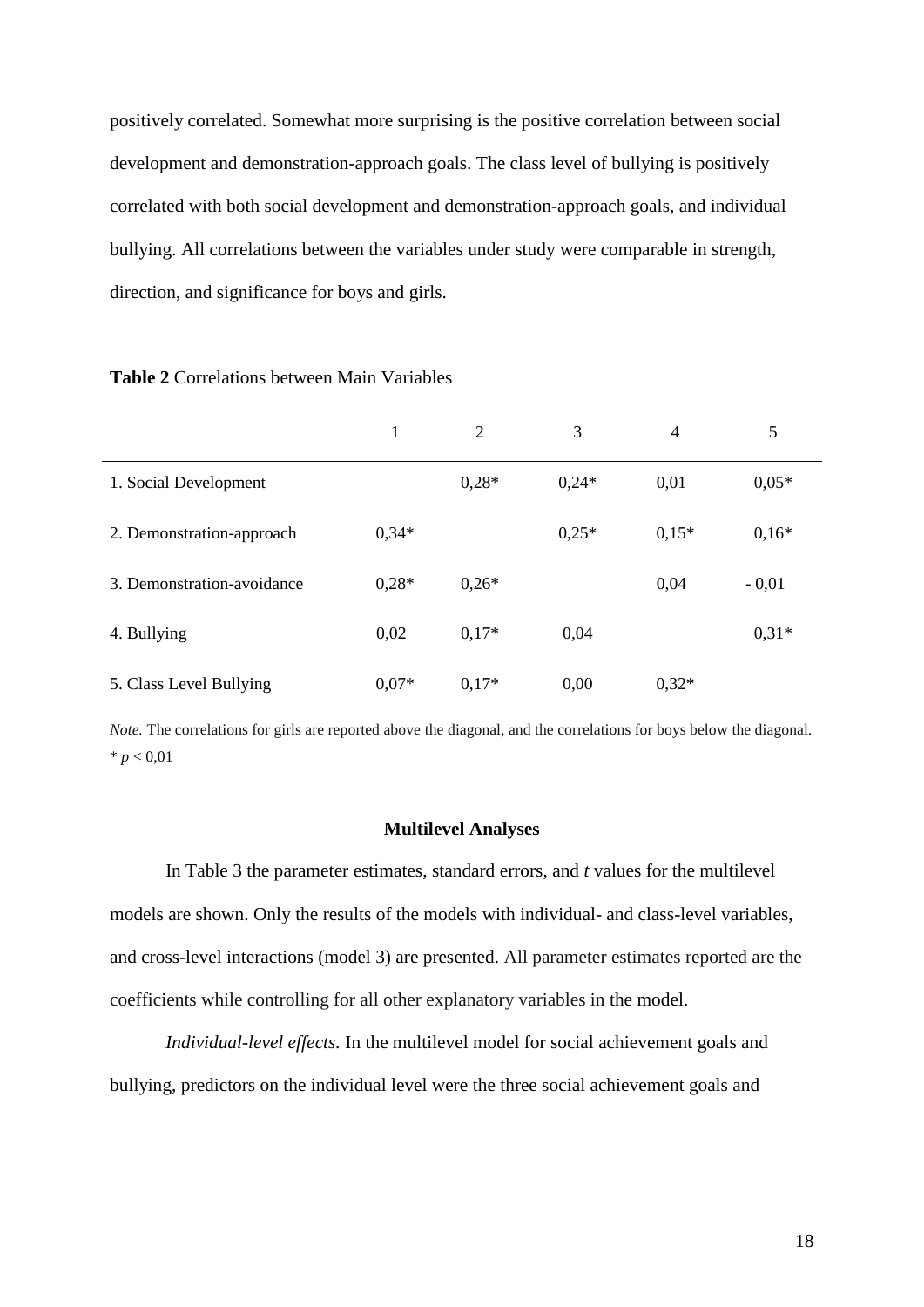|                                  | <b>Social Development Goals</b> |           | <b>Demonstration-approach Goals</b> |                   |          |            | <b>Demonstration-avoidance Goals</b> |           | <b>Final Model</b> |                     |           |            |
|----------------------------------|---------------------------------|-----------|-------------------------------------|-------------------|----------|------------|--------------------------------------|-----------|--------------------|---------------------|-----------|------------|
|                                  | b                               | <b>SE</b> | $\mathbf{t}$                        | $\mathfrak{b}$    | $\rm SE$ |            | $\boldsymbol{b}$                     | <b>SE</b> | $\boldsymbol{T}$   | B                   | <b>SE</b> |            |
| Intercept                        | $-0,048$                        | 0,007     | $-7,256**$                          | $-0,043$          | 0,007    | $-6,404**$ | $-0,049$                             | 0,007     | $-7,354**$         | $-0,042$            | 0,007     | $-6,289**$ |
| Gender<br>$(1 = boy)$            | 0,096                           | 0,009     | $10,181**$                          | 0,079             | 0,009    | 8,346**    | 0,098                                | 0,009     | $10,344**$         | 0,078               | 0,010     | 8,183**    |
| Social Development<br>(SD)       | $-0,002$                        | 0,005     | $-0,383$                            |                   |          |            |                                      |           |                    | $-0,024$            | 0,007     | $-6,289**$ |
| Demonstration-approach<br>(DAP)  |                                 |           |                                     | 0,048             | 0,005    | 10,687**   |                                      |           |                    | 0,053               | 0,005     | 10,975**   |
| Demonstration-avoidance<br>(DAV) |                                 |           |                                     |                   |          |            | 0,017                                | 0,005     | $3,435*$           | 0,008               | 0,005     | 1,628      |
| Class Level Bullying<br>(CLB)    | 1,002                           | 0,034     | 29,650**                            | 0,918             | 0,034    | 26,757**   | 1,004                                | 0,034     | 29,822**           | 0,921               | 0,034     | 26,797**   |
| SD x CLB                         | 0,023                           | 0,036     | 0,621                               |                   |          |            |                                      |           |                    | $-0,069$            | 0,040     | $-1,731$   |
| DAP x CLB                        |                                 |           |                                     | 0,134             | 0,030    | $4,415**$  |                                      |           |                    | 0,154               | 0,033     | 4,656**    |
| DAV x CLB                        |                                 |           |                                     |                   |          |            | 0,046                                | 0,035     | 1,315              | 0,012               | 0,037     | 0,313      |
| Deviance                         | 9.196                           |           |                                     | 9.059             |          |            | 9.182                                |           |                    | 9.036               |           |            |
| Decrease Deviance                | 702**<br>$(df=2)$               |           |                                     | 662**<br>$(df=2)$ |          |            | 704**<br>$(df=2)$                    |           |                    | $671**$<br>$(df=4)$ |           |            |

**Table 3** Results of Multilevel Regression Analyses for Individual Bullying

*Note*. Only models 3 (with individual- and class-level variables and cross-level interactions) are reported here. Decrease in deviance indicates whether or not the model fits the data better than the former model (model 3 as compared to model 1 and 2). The decrease in deviance has approximately a chi-square distribution with the degrees of freedom equal to the difference in the number of parameters of the models.

\* *p* < 0,01; \*\* *p* < 0,001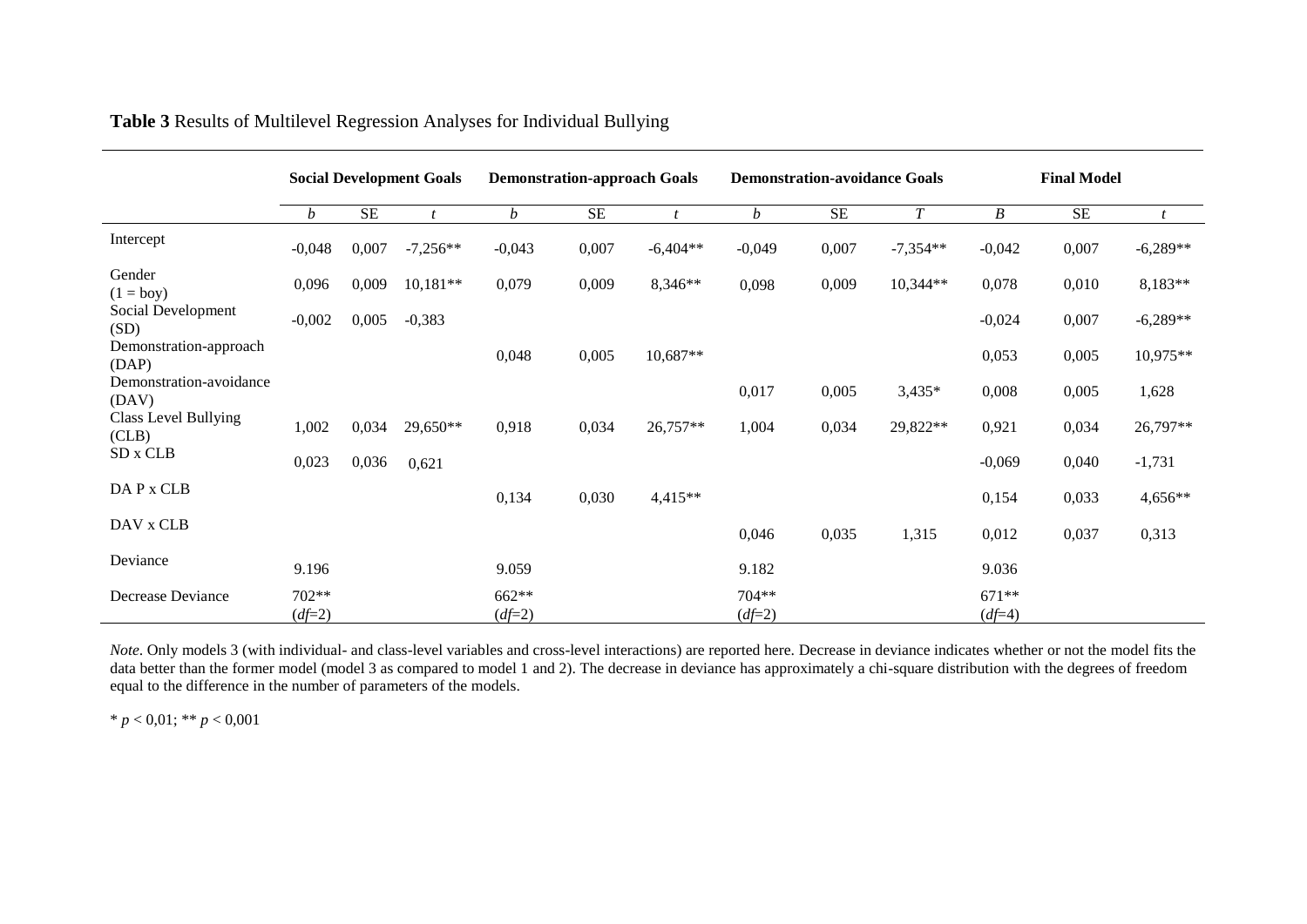gender. In the model with only social development goals as the independent variable, no significant (first column of Table 3) relation between social development goals and bullying was found. In the final model, where we entered the three achievement goals simultaneously, we did find such a relation ( $b = -0.024$ ;  $p < 0.001$ ). These findings were in line with the first hypothesis of this study: social development goals are negatively related to bullying. Also demonstration-approach goals were related to bullying in the expected direction ( $b = 0.048$ ; *p*  $< 0.001$ ): children high on demonstration-approach goals tend to bully more than children without these goals. Similarly, demonstration-avoidance goals were positively associated with bullying ( $b = 0.017$ ;  $p < 0.01$ ). However, in the final model with all three achievement goals, this relation failed to reach significance. Gender was found to be significantly related to bullying, in that boys bully more than girls  $(p < 0.001)$ .

*Classroom-level effects.* To test for the effect of the classroom norm of bullying on individual bullying, the class level of bullying and the cross-level interactions between this classroom mean and individual social achievement goals were added. In all three separate models for the social achievement goals (first three columns of Table 3), the class level of bullying was positively related to individual bullying. Of all the explanatory variables taken into account in this study, the class level of bullying seems the most strongly associated with individual bullying. The higher the class level of bullying, the more individual children tend to bully  $(b = 0.921; p < 0.001$  for the final model; last column of Table 3).

Next to that, we found a significant cross-level interaction effect between individual demonstration-approach goals and the class level of bullying. These results indicate that the classroom norm of bullying moderates the relation between demonstration-approach goals and bullying, meaning that the relation between demonstration-approach goals and bullying at the individual level differs by classroom. To interpret this cross-level interaction-effect we calculated the simple slopes (see Figure 1). The calculations were based on the parameter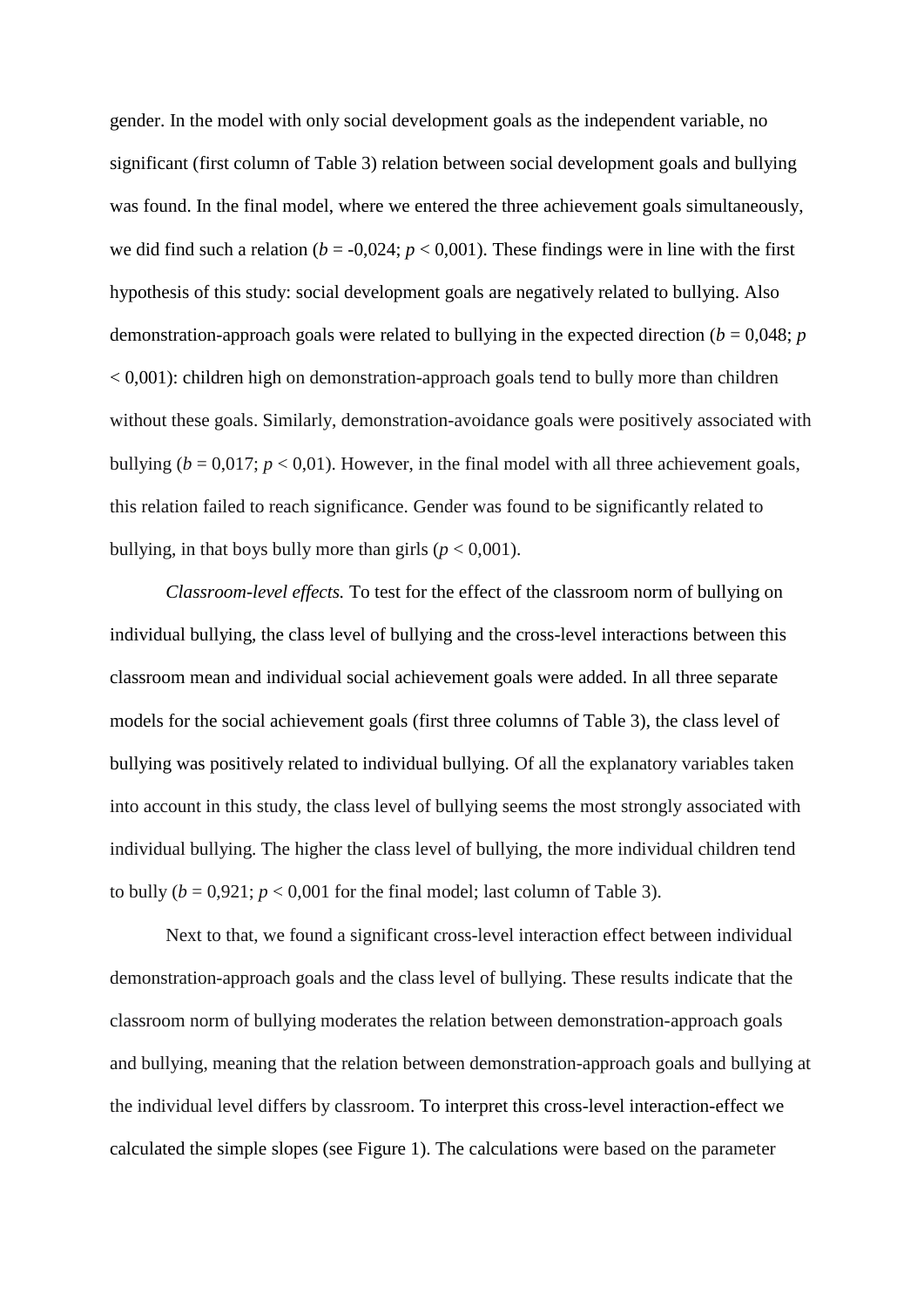estimates from the final model of Table 3. Figure 1 shows that in classes where bullying is the norm (high class-level of bullying), demonstration-approach goals were more strongly related to individual bullying ( $b = 0.075$ ;  $p < 0.001$ ) than in classes with a low class-level of bullying  $(b = 0.032; p < 0.001)$ . No evidence was found for the hypotheses that the classroom norm of bullying moderates the relation between social development goals and demonstrationavoidance goals and bullying. In other words, the negative relation between social development goals and bullying, and the positive relation between demonstration-avoidance goals and bullying were not dependent on the average level of bullying in the class.



**Figure 1** Graphical presentation of the interaction of individual demonstration-approach goals and the classroom norm of bullying in relation to individual bullying.

To determine the model fit we calculated the decrease in deviance of the models with group-level variables as compared to the (nested) models with only individual-level variables. A significant decrease in deviance indicates a significant improvement of the model. The models in which the classroom norm of bullying was taken into account, improved significantly compared to the models with only individual social achievement goals for all three separate models and the final model (see last two rows Table 3).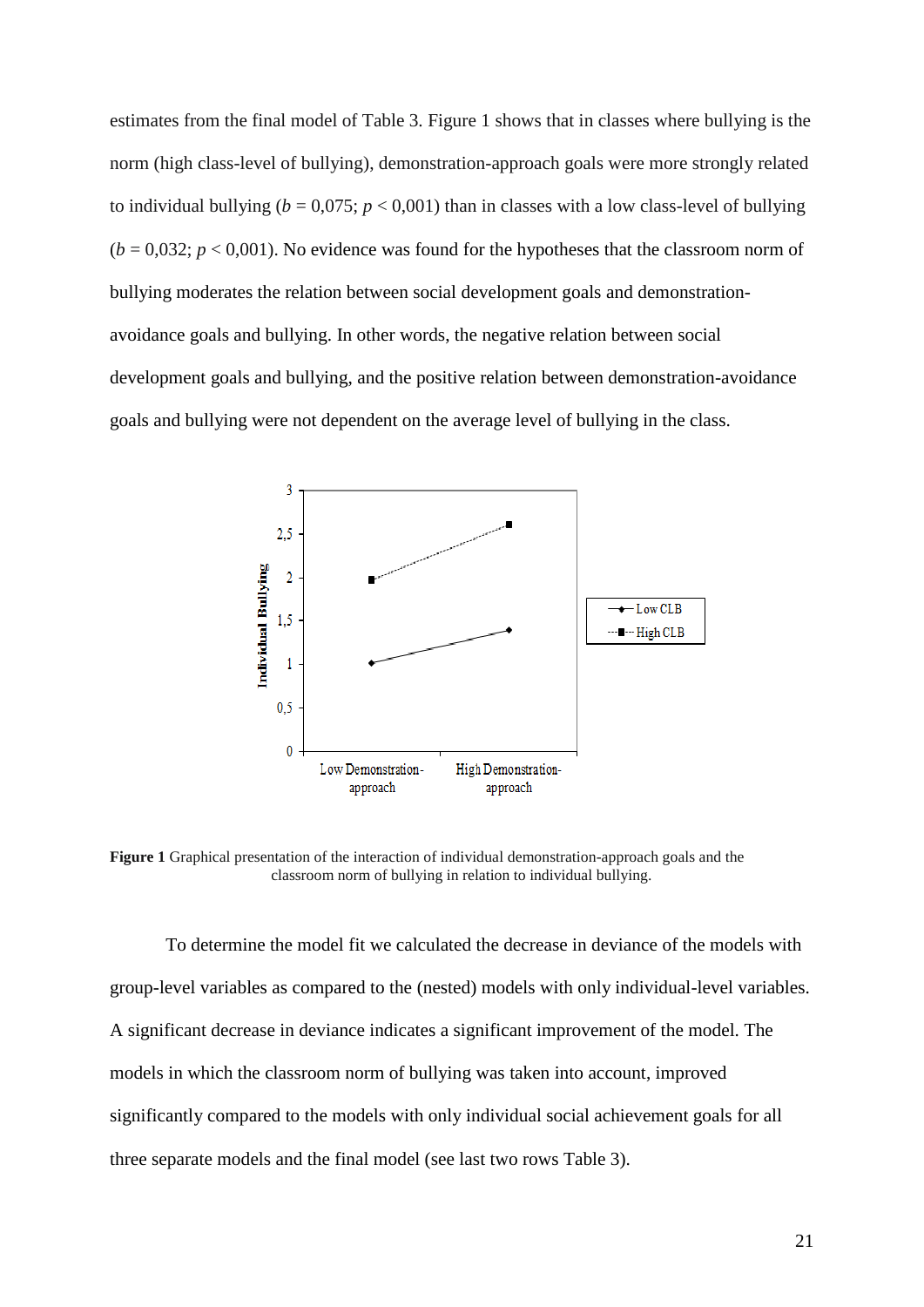## **6. DISCUSSION**

#### **Social Achievement Goals and Bullying**

The starting point of this study was the finding of Rudolph et al. (2011) that children's social goal orientation predict their responses to peer aggression. Children with social development goals showed more adaptive responses to peer aggression, whereas children with demonstration goals showed more negative responses to bullying. In the present study it was investigated whether social achievement goals were, next to contributing to the understanding of responses to bullying, also helpful in explaining actual bullying behavior. Multilevel analyses revealed that at the individual level, social achievement goals were indeed related to bullying.

As expected and consistent with the results of the study of Rudolph and colleagues (2011), social development goals were negatively related to bullying. Children high on social development goals, who want to develop and retain positive relationships with peers, bully less than children without these goals. Demonstration-approach goals were also associated with bullying in the expected direction: children high on these goals, who strive to demonstrate their social competence and receive positive judgments of peers (Ryan & Shim, 2006), bully more than children that do not have these goals. Demonstration-avoidance goals were positively related to bullying as well. As expected, this relation was less pronounced than for demonstration-approach goals and bullying.

It is interesting to note here that the negative relation between social development goals and bullying was only statistically significant when looked at in combination with the two demonstration goals (as we did in the final model, where we entered the three achievement goals simultaneously). For the positive relation between demonstrationavoidance goals and bullying the opposite was true; a statistically significant relation was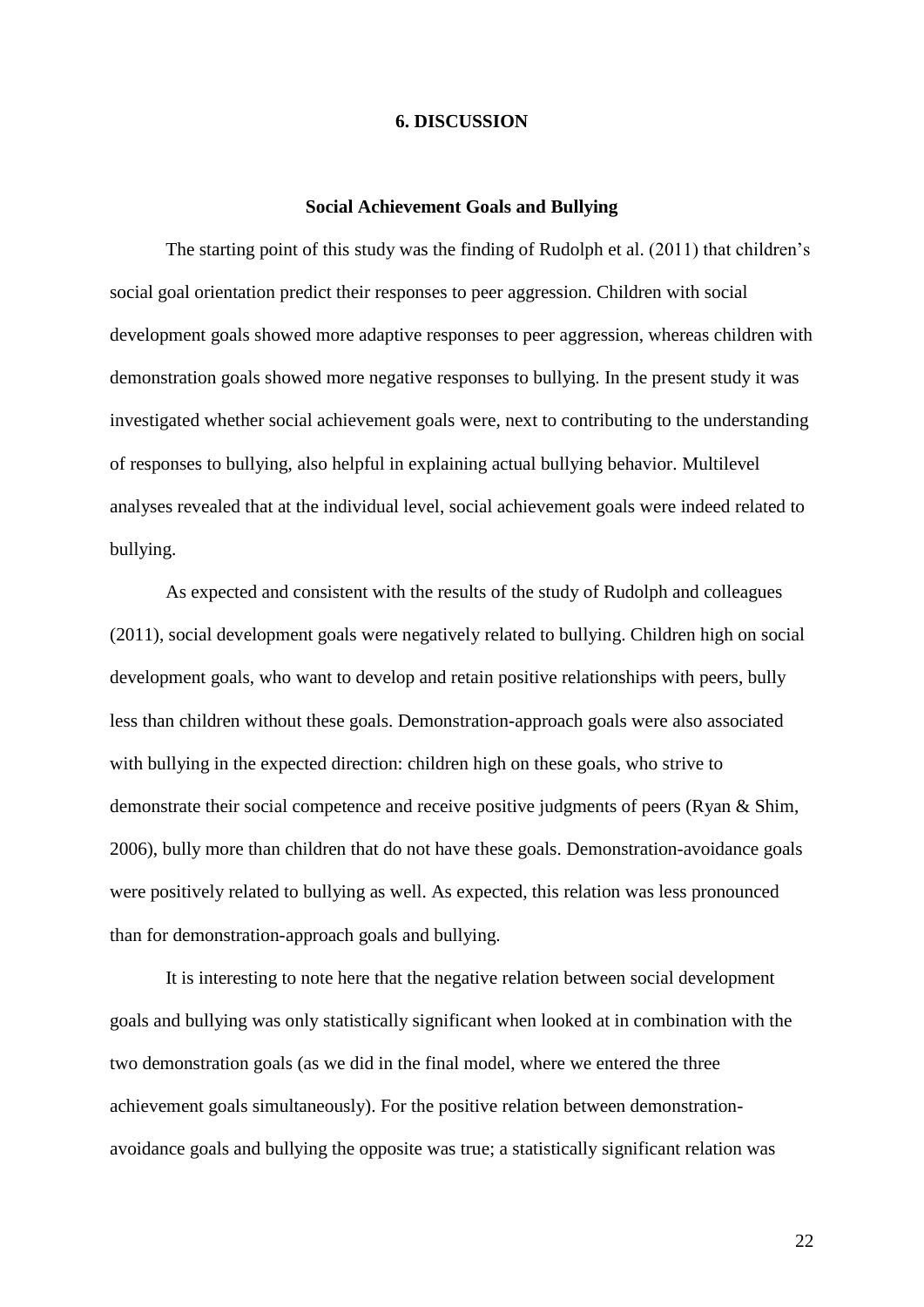found only in the separate model of demonstration-avoidance goals and bullying. When looked at in combination with the other two social achievement goals, the positive relation became non-significant. What these findings suggest is that in future studies of social achievement goals and bullying the possible interactions between the three goals should not be neglected. It could be, for example, that children high on both demonstration-approach and social development goals bully less than children high on demonstration-approach goals and low on social development goals. Future research might do well test the different combinations of social achievement goals, and the relation between these interactions and bullying behavior.

Traditionally, in the field of social goals, of central focus is the content approach which is mostly concerned with which outcomes individuals try to pursue. According to the content approach individuals behave in a certain way because they want to obtain certain outcomes (Ryan & Shim, 2006). Previous research has highlighted the various goals one can strive for in social situations, such as affiliation (Sanderson, Rahm, Beigbeder & Metts, 2005), fun (Wentzel, 2000), and revenge (Rose & Asher, 1999). Within the context of bullying, status goals have found to be particularly important (Sijtsema et al., 2009).

The results of the present study suggest that also the achievement goal approach is of relevance when trying to explain children's bullying behavior. For all three dimensions of social achievement a link with bullying was found. Social achievement goals give information on children's orientation to social competence, and provide insight into which social outcomes will make them feel socially competent. Individuals have different social goal orientations, and therefore different outcomes will make them feel socially competent (Ryan & Shim, 2008). To obtain these outcomes and feel socially competent, one behaves in a way that makes it more likely that these outcomes will be achieved. The mechanism described here not only explains why social goal orientation is related to bullying behavior, but also provides an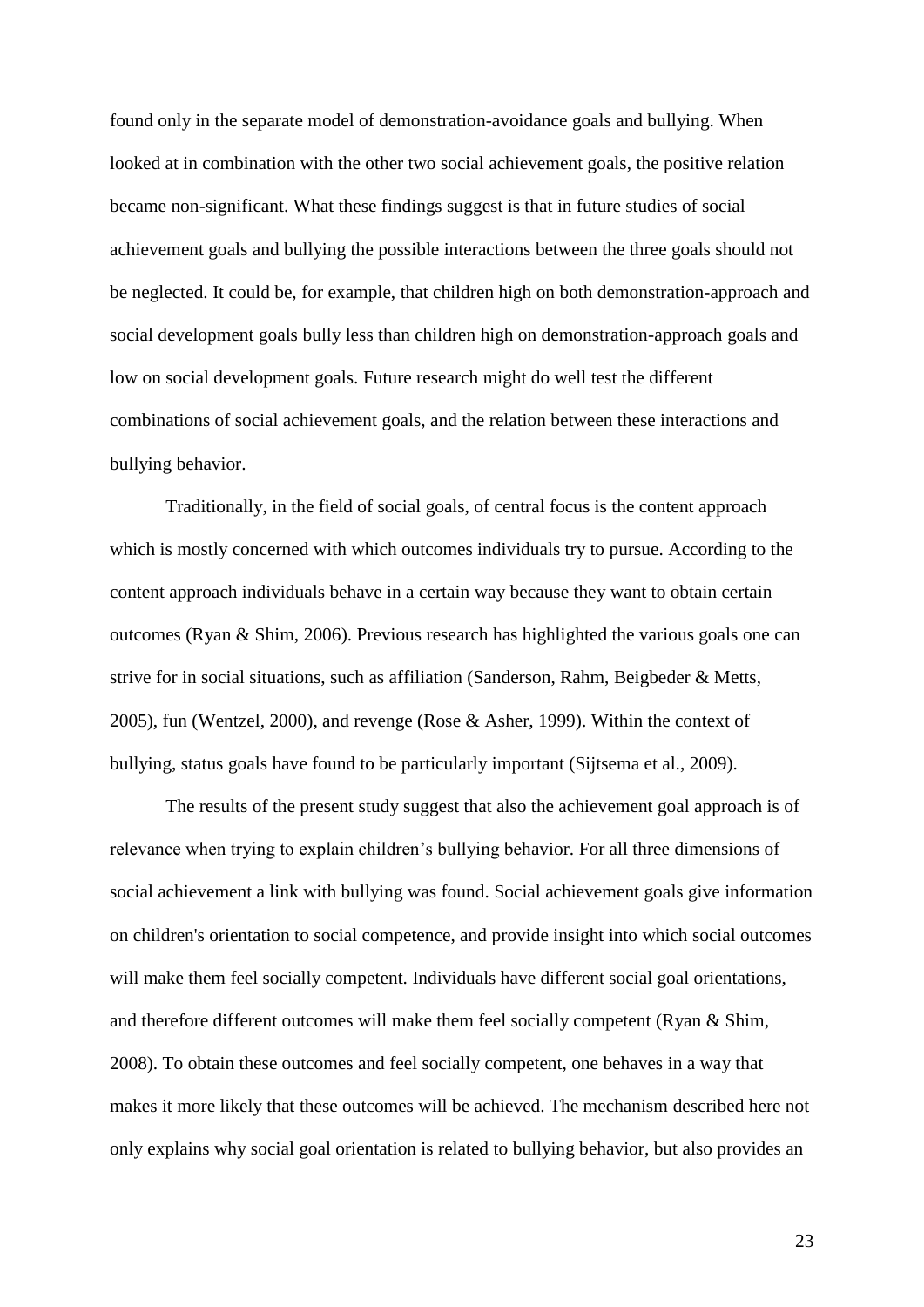answer to the question why such a relation exist; namely that the social outcomes individuals try to pursue mediate the relationship between their social achievement goals and bullying behavior.

The positive relation found in the present study between demonstration-approach goals and bullying can also be explained in the light of the combined content (focusing on outcomes) and achievement goal (focusing on orientation) approach. Children high on demonstration-approach goals will feel socially competent and successful when they obtain outcomes such as status or popularity (cf. Sijtsema et al., 2009), and are therefore more likely to bully. Combining the content and achievement goal approach thus makes sense from both a theoretical and practical point of view.

#### **Classroom Norm of Bullying**

Next to investigating the relationship between social achievement goals and bullying at the individual level, we also addressed group-level factors. In line with our expectations and the results of previous research (Espelage et al., 2003; Kärnä, Salmivalli, Poskiparta & Voeten, 2008), we found that the classroom norm of bullying is positively associated with individual bullying behavior. This finding implies that children, when it comes to bullying, are strongly affected by their classmates and the bullying climate in the class. The finding that the classroom norm of bullying is associated with individual bullying behavior appears especially relevant for children with demonstration-approach goals. Children with these goals highly value the positive judgments of their peers (Ryan & Shim, 2006), and are therefore more likely to be influenced by the bullying behavior of their peers. The findings of this study provide support for this line of reasoning, as it was found that in classrooms where the average level of bullying was high the positive relationship between demonstration-approach goals and bullying was stronger as compared to classes where the average level of bullying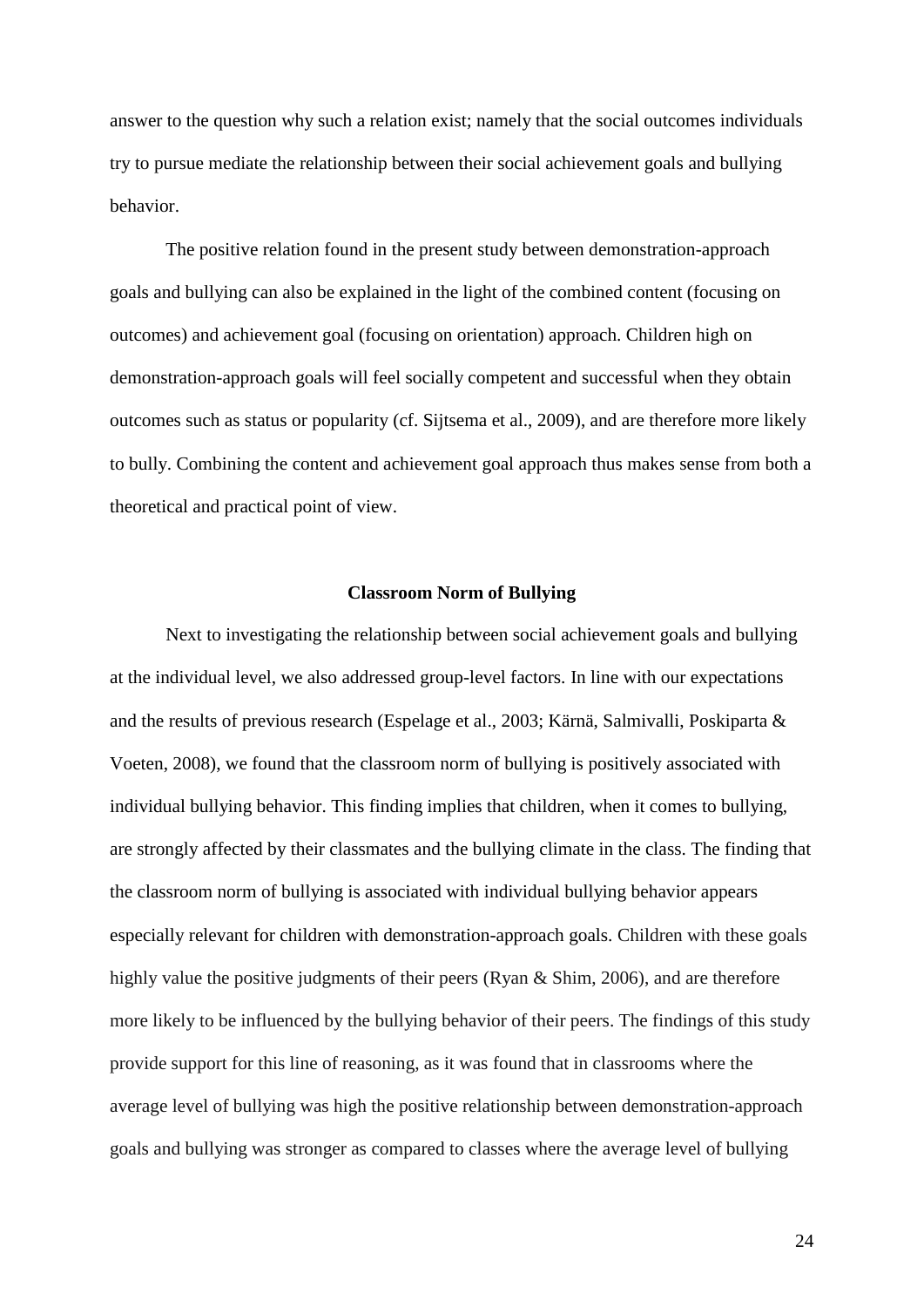was low. The probullying classroom norm makes it more likely children high on demonstration-approach goals will perceive bullying as legitimate behavior to receive positive feedback, attain social prestige, and a good reputation compared to others (Ryan & Shim, 2008).

In her 2010 review of the literature on the group involvement in bullying, Salmivalli noted that in the context of bullying it should be remembered that peers can exert positive influence on children as well. Children who believe that their friends expect them to support victims are more willing to intervene in bullying situations (Rigby & Johnson, 2006), and it has been found that defenders of victims often form cliques with other defenders (Salmivalli et al., 1997). Positive peer influence in the context of bullying has received far less attention than negative peer influence (or, as Salmivalli (2010, page 116) stated it, "has so far been ignored"). Therefore, future research should try to address this issue, for example by investigating the effect of the class level of defending behavior or social development goals.

The reason that we chose the classroom as the context in the present study is because previous research revealed that bullying takes place mainly in groups from the same school classes (Smith & Brain, 2000). However, as schools can differ in their bullying climate too, future research might do well to include the school as a third level in the analyses. The KiVa antibullying program not only tries to change the bullying climate in the class, but also strives to change the bullying climate at the school level. Whether KiVa is able to achieve such changes and what the effect of these changes might be, can be estimated when school level variables are also incorporated in the multilevel models.

## **Strengths and Limitations**

Children's social goal orientation and its effect on bullying behavior is a relatively new field of research, that recently received considerable attention (Caravita & Cillessen, 2012;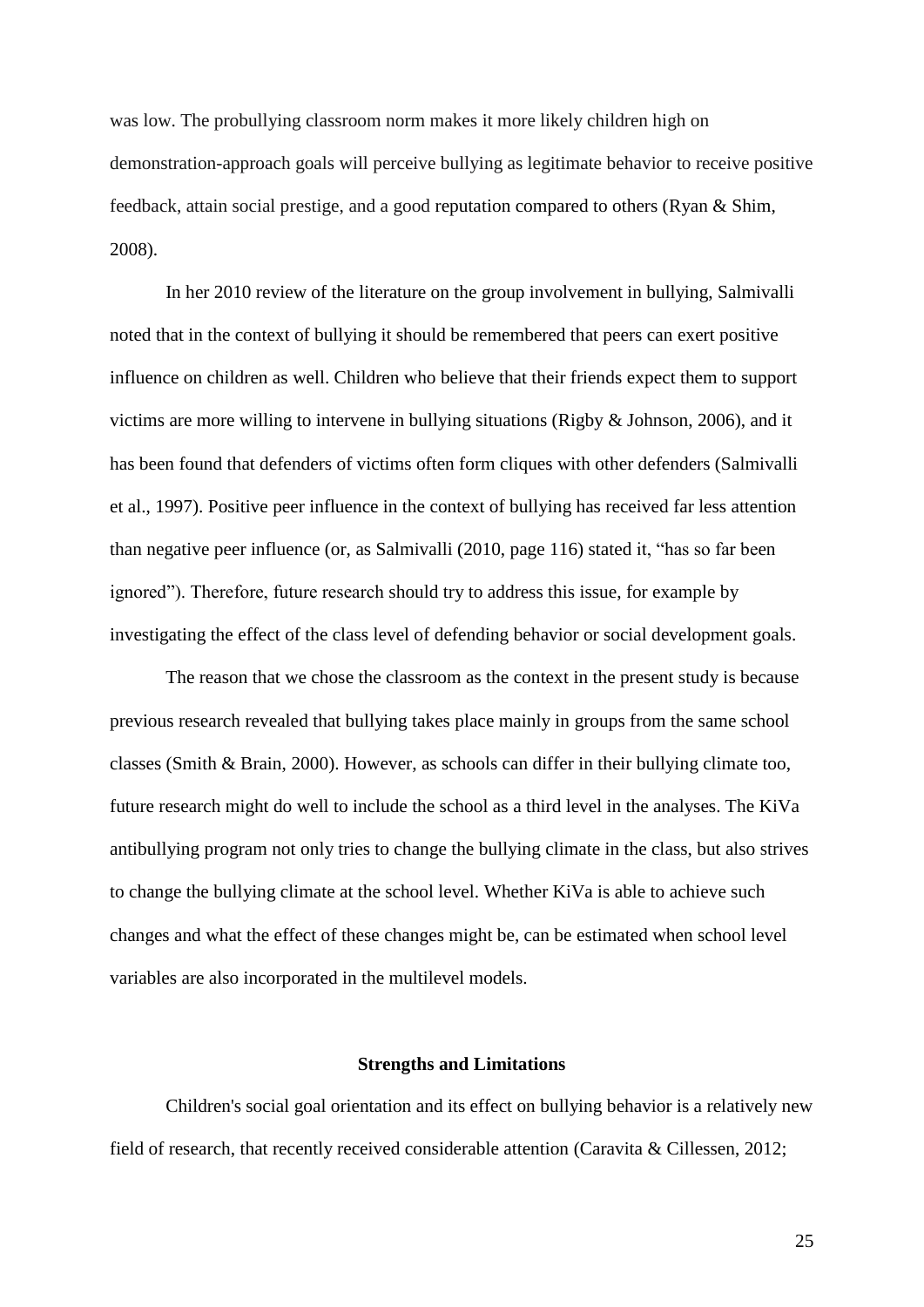Ojanen et al., 2005; Rudolph et al., 2011). The results found in the present study are in line with the findings of these studies, and provide further evidence for the usefulness of social achievement goals when trying to explain and understand better bullying behavior. Social achievement goals have been shown to be related to both bullying and responses to bullying. A next step could be to investigate whether social achievement goals are also associated with victimization. The data used in the present study stem from a rich, large population-based sample of primary school children  $(N=8.167)$ , which makes the generalizability of the results found plausible.

Despite these strengths, there are some limitations that should be taken into account when reviewing the results of the current study. First, the results are based on cross-sectional data. Therefore, we formulated the results in a 'conservative' way, such as that demonstration-approach goals are positively related to bullying, and the individual level of bullying is associated with the class level of bullying. We do not speak of social achievement goals as predictors of bullying, and no conclusions can be made about causality. Fortunately, due to the longitudinal design of the KiVa study, this issue of causality could be addressed in the near future.

Another limitation of this study lies in the fact that a preliminary dataset is used. As a result, not all information that would be interesting to incorporate in the analyses from a theoretical point of view, was available yet. Dijkstra, Lindenberg, and Veenstra (2008), for example, found evidence that it is rather the behavior of popular students (the popularity norm) than the behavior of all peers (the class norm) that influences the behavior of individual students in the class. This finding could be applicable to the relationships investigated in the present study; namely that the relationship between individual social achievement goals and bullying is mainly influenced by the bullying behavior of popular students.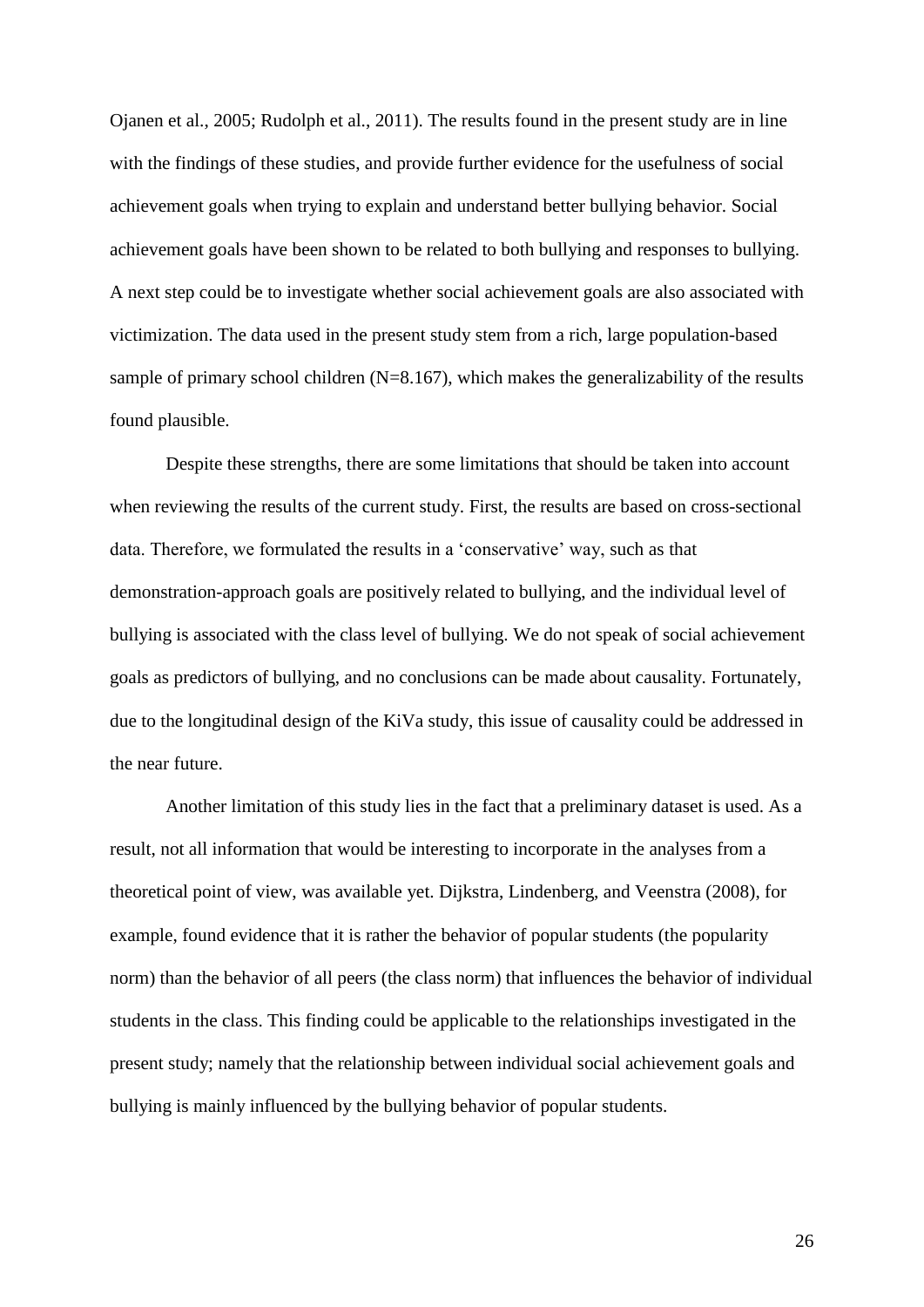To conclude, results of the present study show that for primary school children social achievement goals are related to bullying. In addition, it was found that the bullying behavior of children is strongly affected by the bullying behavior of their classmates. This seems to be especially so for children high on demonstration-approach goals. These findings suggest that bullying interventions should try to shift children's priorities away from demonstrating to developing their social competence, and that children should be encouraged to view their relationships as a subject of change and improvement (Rudolph et al., 2011). The KiVa program, that is targeted at all students in school and that is trying to influence the classroom norms regarding bullying, offers an unique opportunity to study possible developments in children's social achievements goals, and the effects of these changes on their bullying behavior, over time.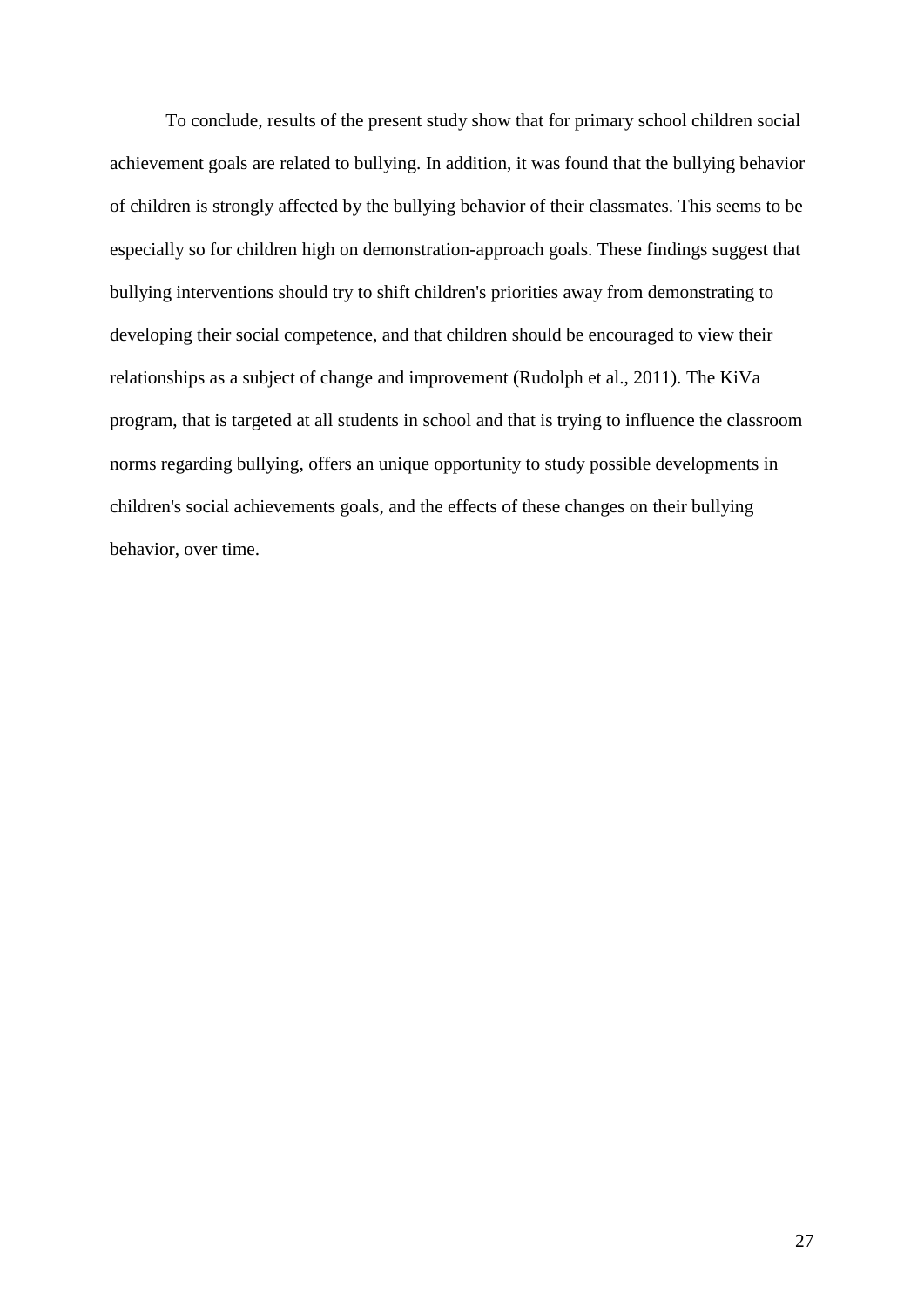## **7. REFERENCES**

- Ang, R.P., Ong, E.Y.L., Lim, J.C.Y., & Lim, E.W. (2010). From narcissistic exploitativeness to bullying behavior: The mediating role of approval-of-aggression beliefs. *Social Development, 19*(4), 721-735.
- Boulton, M.J., & Underwood, K. (1992). Bully/victim problems among middle school children. *British Journal of Educational Psychology, 62*(1), 73-87.
- Boulton, M.J., Trueman, M., Chau, C., Whitehand, C., & Amatya, K. (1999). Concurrent and longitudinal links between friendship and peer victimization: Implications for befriending interventions. *Journal of Adolescence, 22*(4), 461-466.
- Caravita, S.C.S., & Cillessen, A.H.N. (2012). Agentic or communal? Associations between interpersonal goals, popularity, and bullying in middle childhood and early adolescence. *Social Development, 21*(2), 376-395.
- Carrera, M.V., DePalma, R., & Lameiras, R. (2011). Toward a more comprehensive understanding of bullying in school settings. *Educational Psychology Review, 23*(4), 479-499.
- Cialdini, R.B., Kallgren, C.A., & Reno, R.R. (1991). A focus theory of normative conduct: A theoretical refinement and re-evaluation of the role of norms in human behavior. In M.P. Zanna (Ed.), *Advances in experimental social psychology* (pp. 201-234). London: Academic Press.
- Cillessen, A.H.N., & Borch, C. (2006). Developmental trajectories of adolescent popularity: A growth curve modeling analysis. *Journal of Adolescence, 29*(6), 935-959.
- Compas, B.E., Connor-Smith, J.K., Saltzman, H., Thomsen, A.H., & Wadsworth, M.E. (2001). Coping with stress during childhood and adolescence: Problems, progress and potential in theory and research. *Psychological Bulletin, 127*(1), 87-127.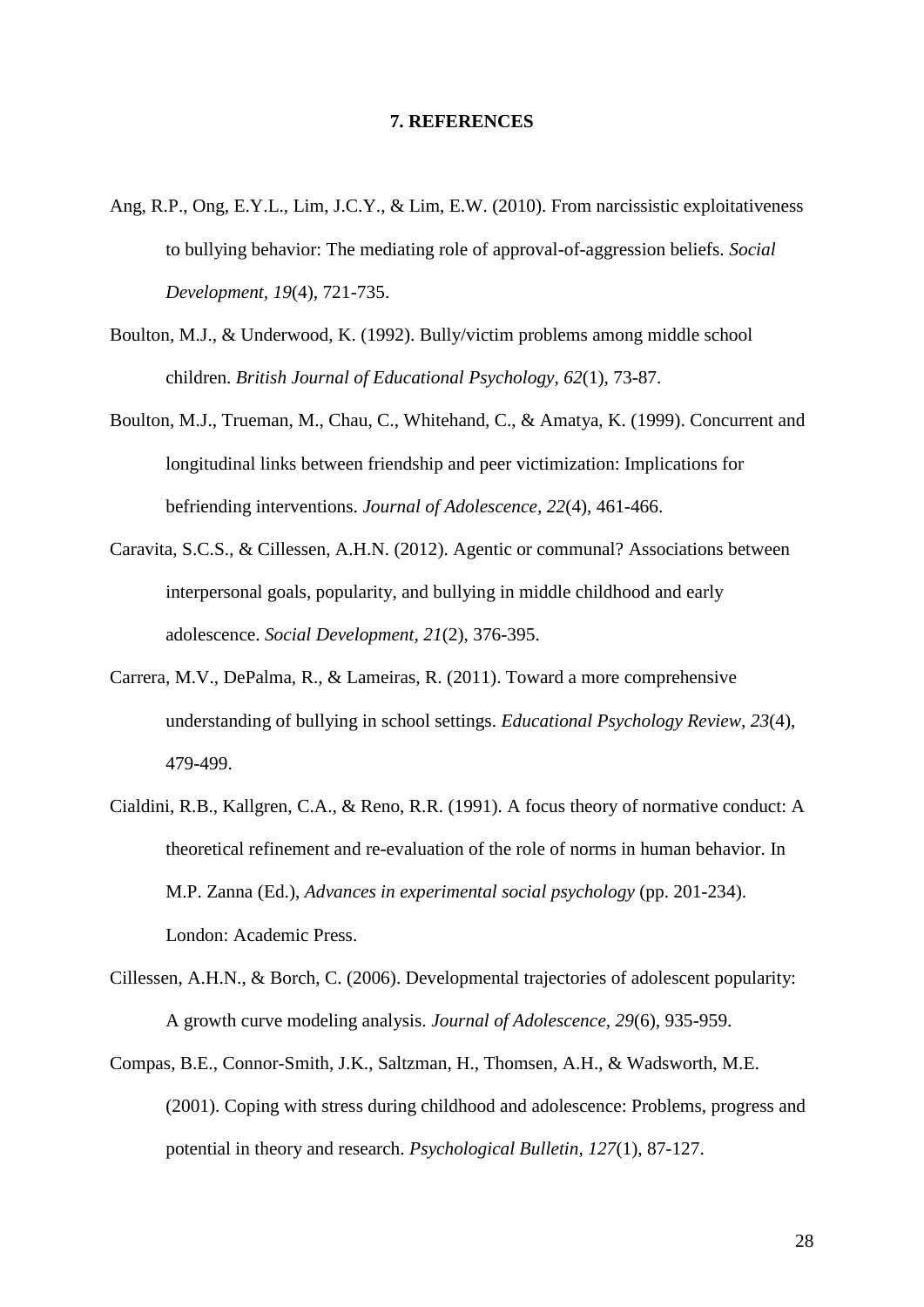- Dake, J.A., Price, J.H., & Telljohan, S.K. (2003). The nature and extent of bullying at school. *Journal of School Health, 73*(5), 173-180.
- Deater-Deckard, K. (2001). Annotation: Recent research examining the role of peer relations in the development of psychopathology. *Journal of Child Psychology and Psychiatry, 42*(5), 565–579.
- Dijkstra, J.K., Lindenberg, S., & Veenstra, R. (2008). Beyond the class-norm: Bullying behavior of popular adolescents and its relation to peer acceptance and rejection. *Journal of Abnormal Child Psychology, 36*(8), 1289-1299.
- Due, P., & Holstein, B.E. (2008). Bullying victimization among 13 to 15-year-old schoolchildren: Results from two comparative studies in 66 countries and regions. *Journal of Adolescent Medicine and Health, 20*(2), 209-221.
- Duffy, A.L., & Nesdale, D. (2008). Peer groups, social identity, and children's bullying behavior. *Social Development, 18*(1), 121-139.
- Emmons, R.A. (1996). Striving and feeling: Personal goals and subjective well-being. In P.M. Gollwitzer & J.A. Bargh (Eds.), *The psychology of action* (pp. 313-337). New York: Guilford.
- Espelage, D.L., Holt, M.K., & Henkel, R.R. (2003). Examination of peer–group contextual effects on aggression during early adolescence. *Child Development, 74*(1), 205–220.
- Goossens, F.A., Olthof, T., & Dekker, P.H. (2006). New participant role scales: Comparison between various criteria for assigning roles and indications for their validity. *Aggressive Behavior, 32*(4), 343-357.
- Grant, H., & Dweck, C. (2003). Clarifying achievement goals and their impact. *Journal of Personality and Social Psychology, 85*(3)*,* 541–553.
- Hawker, D.S.J., & Boulton, M.J. (2003). Twenty years' research on peer victimization and psychosocial maladjustment: A meta-analytic review of cross-sectional studies. In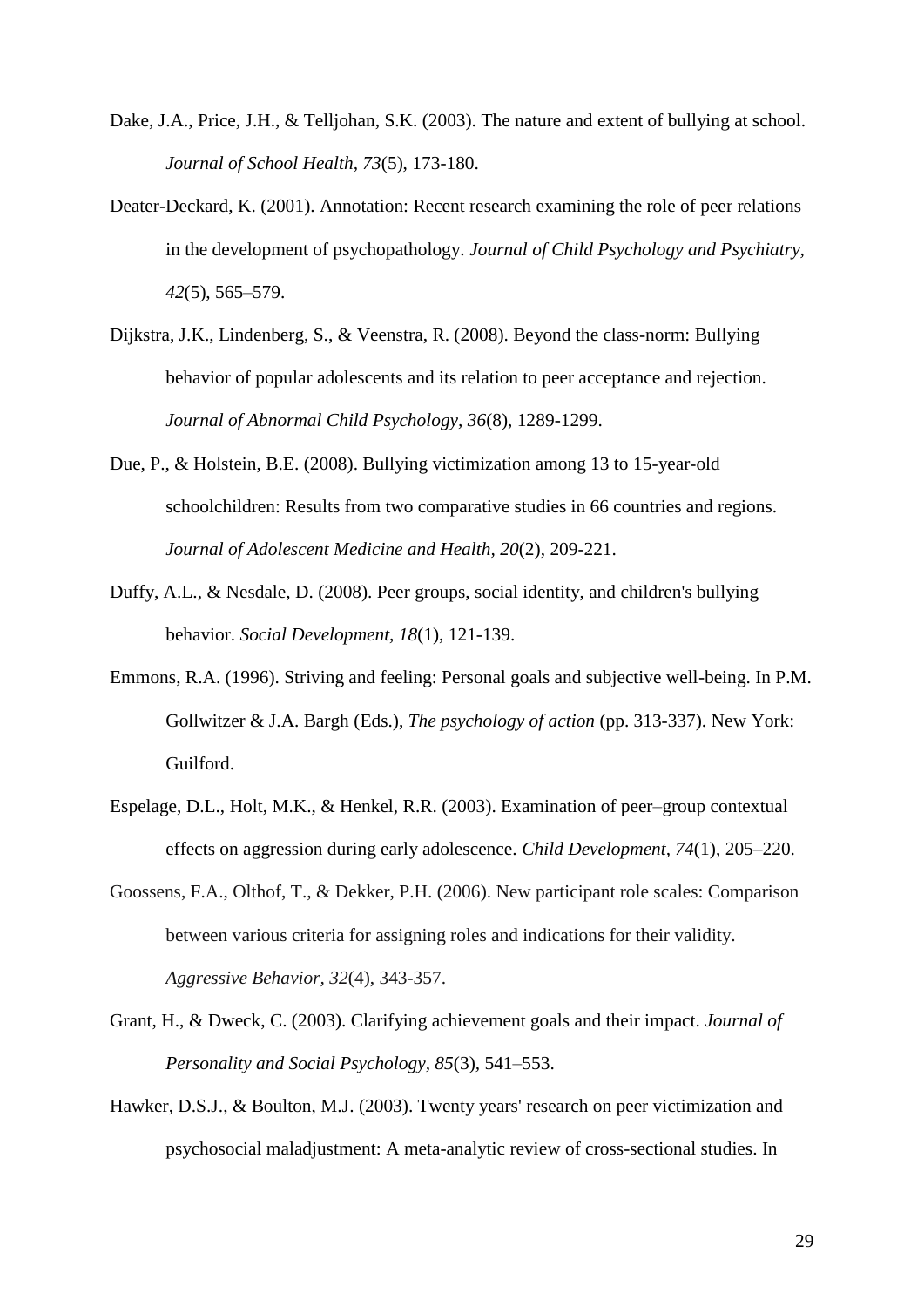M.E. Hertzig & E.A. Farber (Eds.), *Annual progress in child psychiatry and child development: 2000-2001* (pp. 505-534). New York: Brunner-Routledge.

- Henry, D., Guerra, N., Huesmann, R., Tolan, P., Acker, R. van, & Eron, L. (2000). Normative influences on aggression in urban elementary school classrooms. *American Journal of Community Psychology, 28*(1), 59-81.
- Hoffman, M.L. (2000). *Empathy and moral development: Implications for caring and justice.*  New York: Cambridge University Press.
- Huitsing, G., & Veenstra, R. (2012). Bullying in classrooms: Participant roles from a social network perspective. *Aggressive Behavior, 38*(6), 494-509.
- Huitsing, G., Veenstra, R., Sainio, M., & Salmivalli, C. (2010). "It must be me" or "It could be them?": The impact of the social network position of bullies and victims on victims' adjustment. *Social Networks,* doi:10.1016/j.socnet.2010.07.002.
- Isaacs, J., Hodges, E.V.E., & Salmivalli, C. (2008). Long-term influences of victimization: A follow-up from adolescence to young adulthood. *European Journal of Developmental Science, 11*(2), 387-397.
- Kaltiala-Heino, R., Rimpelä, M., Rantanen, P., & Rimpelä, A. (2000). Bullying at school an indicator of adolescents at risk for mental disorders. *Journal of Adolescence, 23*(6), 661-674.
- Kärnä, A., Salmivalli, C., Poskiparta, E., & Voeten, M. (2008). Do bystanders influence the frequency of bullying in classrooms? In A. Dogan-Ates (Ed.), *Perspectives on bullying: Prevalence, types, motives, and psychological effects.* Symposium conducted at the 12th Biennial Conference of the European Association for Research on Adolescence, Turin, Italy.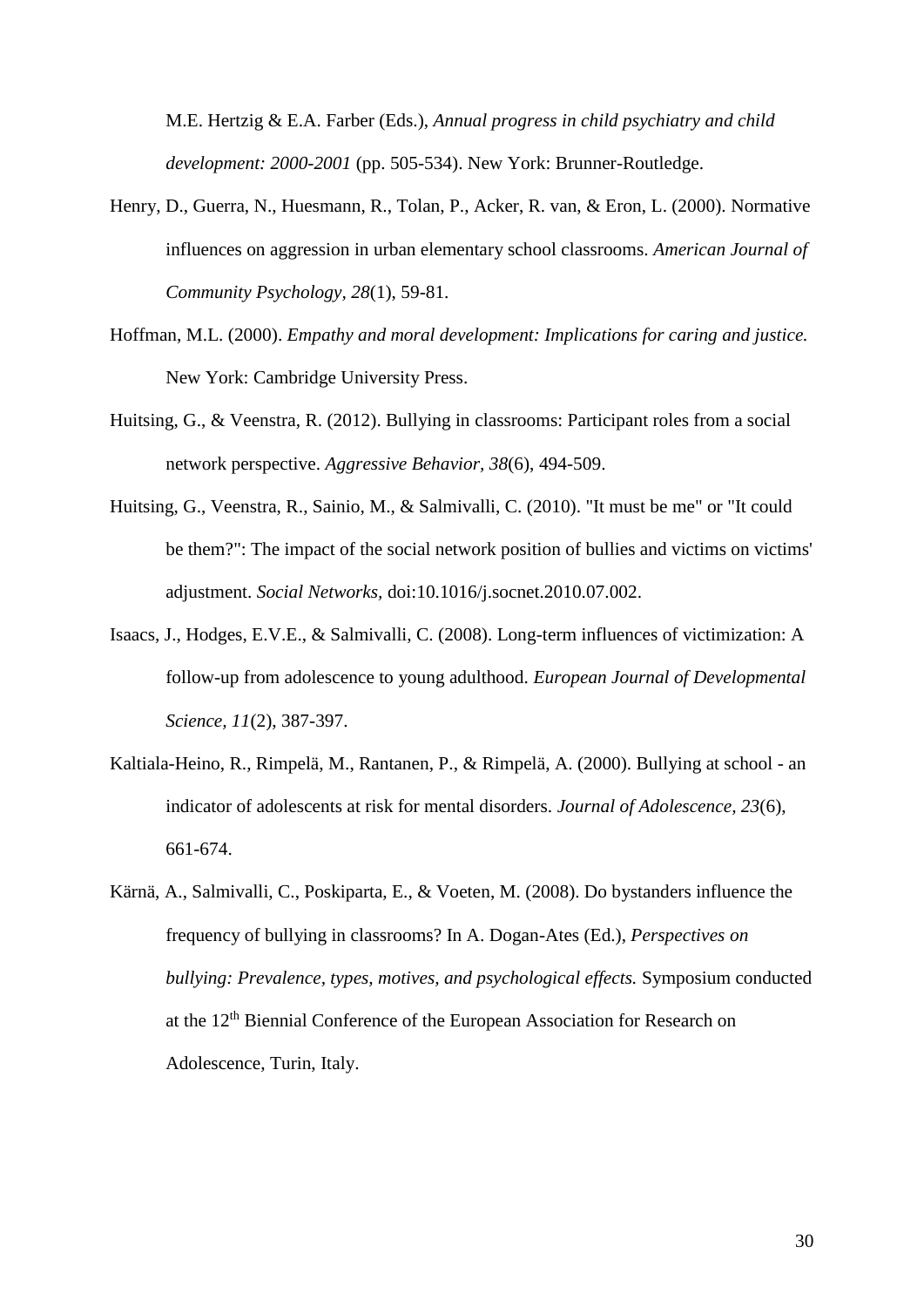- Kärnä, A., Voeten, M., Little, T.D., Poskiparta, E., Kaljonen, A., & Salmivalli, C. (2011). A large-scale evaluation of the KiVa antibullying program: Grades 4-6. *Child Development, 82*(1), 311-330.
- Keltner, D., Gruenfeld, D.H., & Anderson, C. (2003). Power, approach, and inhibition. *Psychological Review, 110*(2), 265-284.
- Locke, K.D. (2000). Circumplex scales of interpersonal values: Reliability, validity, and applicability to interpersonal problems and personality disorders. *Journal of Personality Assessment*, *75*(2), 249–267.
- Nansel, T.R., Overpeck, M., Pilla, R.S., Ruan, W.J., Simons-Morton, B., & Scheidt, P. (2001). Bullying behaviors among US youth: Prevalence and association with psychosocial adjustment. *Journal of the American Medical Association, 285*(16), 2094-2100.
- Nishina, A., & Juvonen, J. (2005). Daily reports of witnessing and experiencing peer harassment in middle school. *Child Development, 76*(2), 435–450.
- Ojanen, T., Grönroos, M., & Salmivalli, C. (2005). An interpersonal circumplex model of children's social goals: Links with peer-reported behavior and sociometric status. *Developmental Psychology, 41*(5), 699-710.
- Olweus, D. (1993). *Bullying at school: What we know and what we can do.* Malden, MA: Blackwell.
- Olweus, D. (1996). *The revised Olweus bully-victim questionnaire.* Bergen, Norway: Research Center for Health Promotion (HEMIL Center), University of Bergen.
- Pellegrini, A.D. (2002). Affiliative and aggressive dimensions of dominance and possible functions during early adolescence. *Aggression and Violent Behavior, 7*(1), 21-31.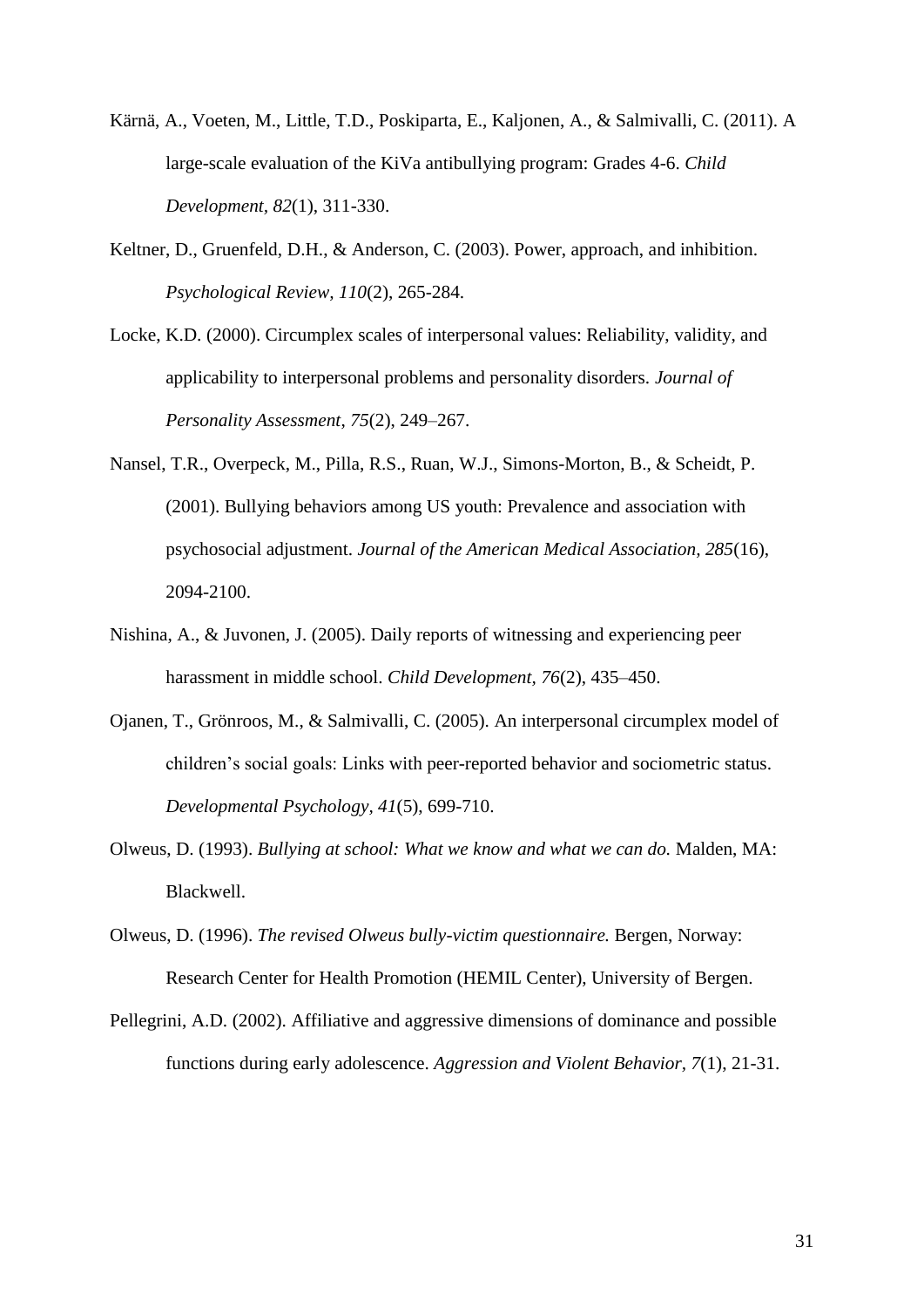- Pintrich, P.R. (2000). An achievement goal theory perspective on issues in motivation terminology, theory, and research. *Contemporary Educational Psychology, 25*(1)*,* 92- 104.
- Rigby, K., & Johnson, B. (2006). Expressed readiness of Australian schoolchildren to act as bystanders in support of children who are being bullied. *Educational Psychology, 26*(3), 425-440.
- Rigby, K., & Smith, P.K. (2011). Is school bullying really on the rise? *Social Psychology of Education, 14*(4), 441-455.
- Rimal, R.N., & Real, K. (2003). Understanding the influence of perceived norms on behaviors. *Communication Theory, 13*(2), 184-203.
- Rose, A., & Asher, S. (1999). Children's goals and strategies in response to conflicts within a friendship. *Developmental Psychology, 35*(1), 69-79.
- Rudolph. K.D., Abaied, J.L., Flynn, M., Sugimara, N., & Agoston, A.M. (2011). Developing relationships, being cool, and not looking like a loser: Social goal orientation predicts children's responses to peer aggression. *Child Development, 82*(5), 1518-1530.
- Ryan, A.M., & Shim, S.S. (2008). An exploration of young adolescents' social achievement goals and social adjustment in middle school. *Journal of Educational Psychology, 100*(3), 672-687.
- Ryan, A.M., & Shim, S.S. (2006). Social achievement goals: The nature and consequences of different orientations toward social competence. *Personality and Social Psychology Bulletin, 32*(9), 1246-1263.
- Salmivalli, C. (2010). Bullying and the peer group: A review. *Aggression and Violent Behavior, 15*(2), 112-120.
- Salmivalli, C., Huttunen, A., & Lagerspetz, K.M.J. (1997). Peer networks and bullying in schools. *Scandinavian Journal of Psychology, 38*(4), 305–312.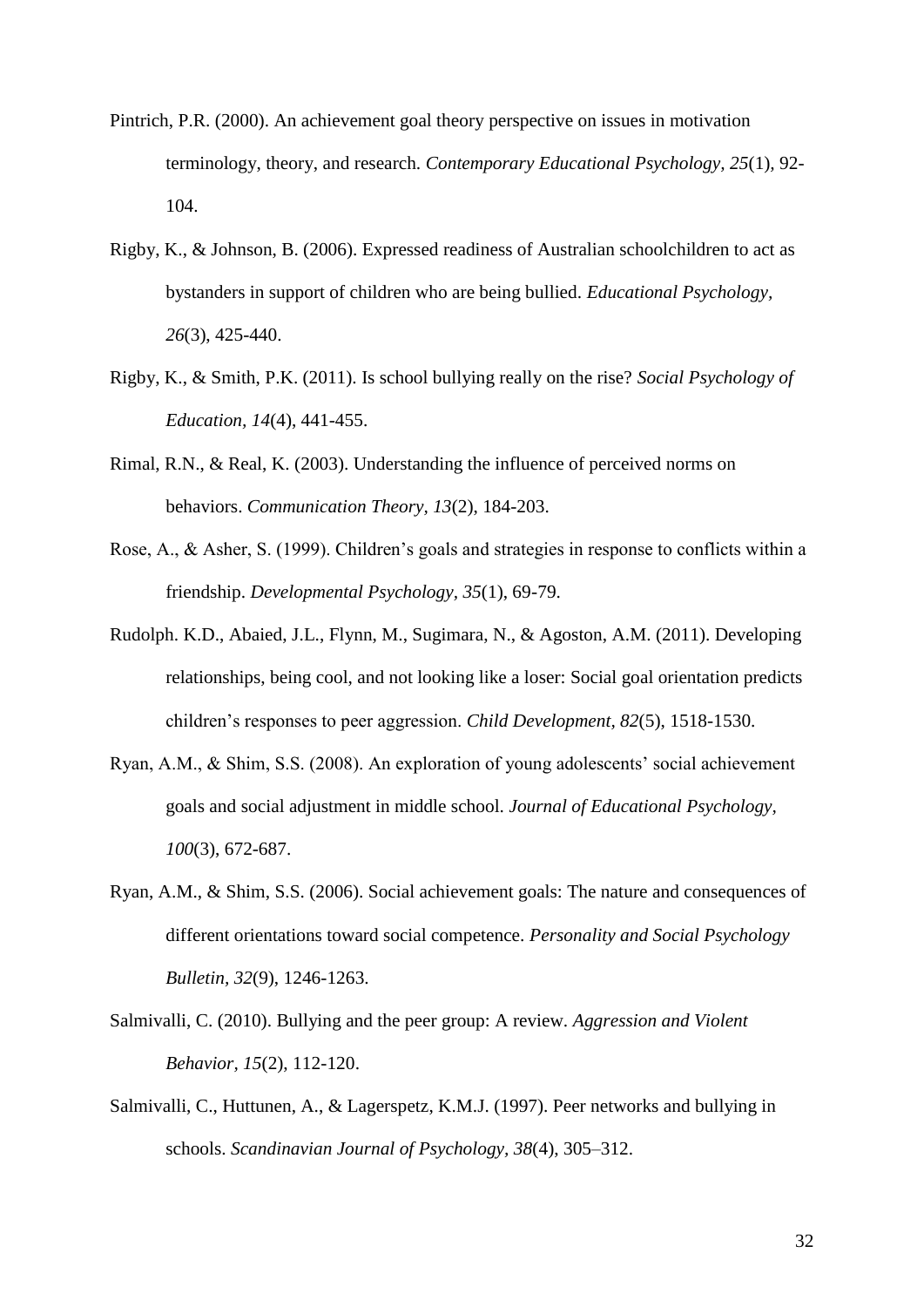Salmivalli, C., Kärnä, A., & Poskiparta, E. (2011). Counteracting bullying in Finland: The KiVa program and its effects on different forms of being bullied. *International Journal of Behavioral Development, 35*(5)*,* 405-411*.*

- Salmivalli, C., Ojanen, T., Haanpää, J., & Peets, K. (2005). 'I'm OK but you're not' and other peer-relational schemas: Explaining individual differences in children's social goals. *Developmental Psychology*, *41*(2), 363–375.
- Sanderson, C.A., Rahm, K.B., Beigbeder, S.A., & Metts, S. (2005). The link between the pursuit of intimacy goals and satisfaction in close same-sex friendships: An examination of the underlying processes. *Journal of Social and Personal Relationships*, *22*(1), 75-98.
- Scholte, R.H.J., Engels, R.C.M.E., Overbeek, G., Kemp, R.A.T. de, & Haselager, G.J.M. (2007). Stability in bullying and victimization and its association with social adjustment in childhood and adolescence. *Journal of Abnormal Child Psychology, 35*(2), 217-228.
- Scholte, R., Sentse, M., & Granic, I. (2010). Do actions speak louder than words? Classroom attitudes and behavior in relation to bullying in early adolescence. *Journal of Clinical Child and Adolescent Psychology, 39*(6), 789-799.
- Sijtsema, J.J., Veenstra, R., Lindenberg, S., & Salmivalli, C. (2009). Empirical test of bullies' status goals: Assessing direct goals, aggression, and prestige. *Aggressive Behavior, 35*(1), 57-67.
- Smith, P.K., & Brain, P. (2000). Bullying in schools: Lessons from two decades of research. *Aggressive Behavior, 26*(1), 1-9.
- Smith, P.K., Cowie, H., Olafsson, R.F., & Liefooghe, A.P.D. (2002). Definitions of bullying: A comparison of terms used, and age and gender differences, in a fourteen-country international comparison. *Child Development, 73*(4), 1119-1133.